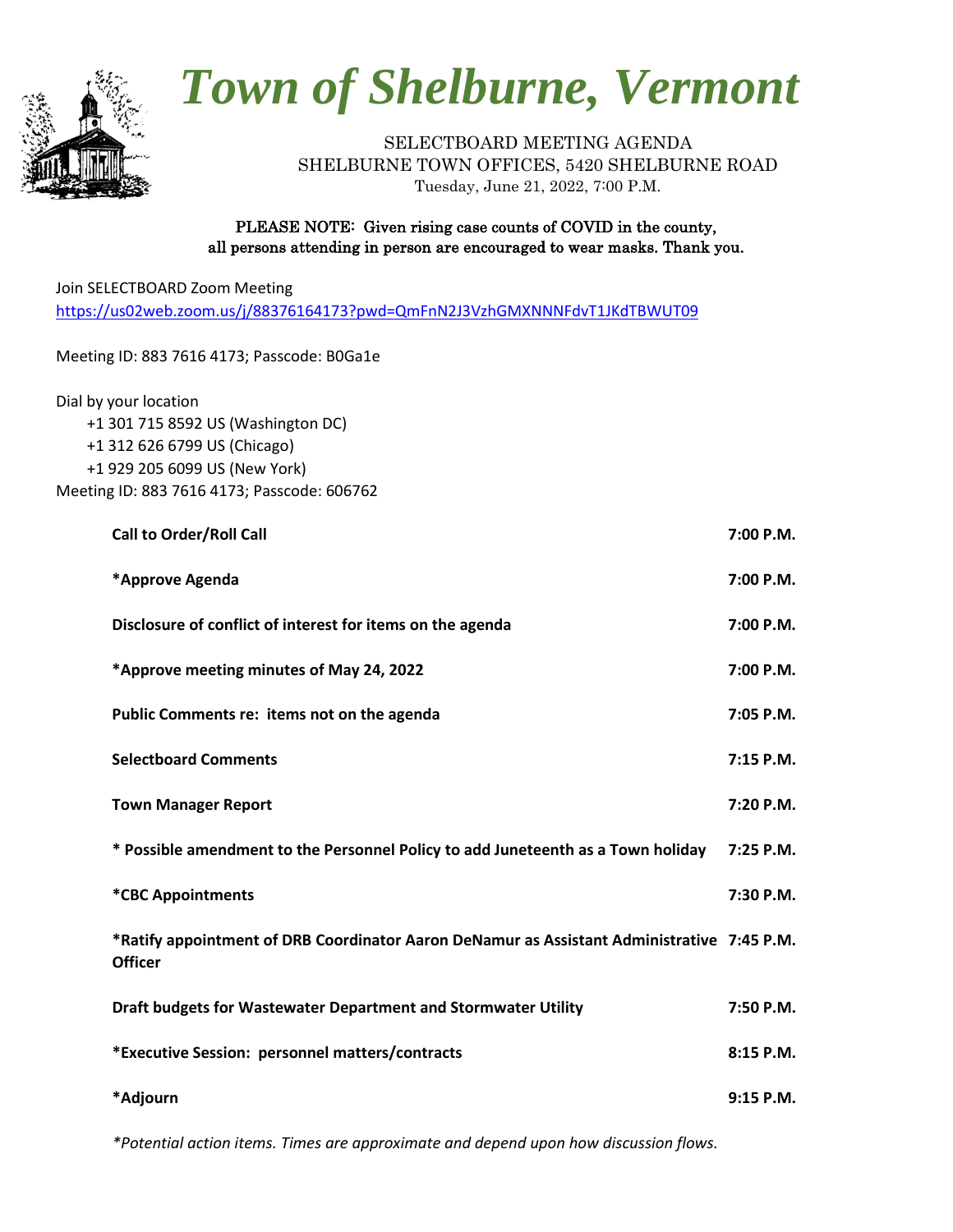

# *Town of Shelburne, Vermont*

SELECTBOARD MEETING ANNOTATED AGENDA SHELBURNE TOWN OFFICES, 5420 SHELBURNE ROAD Tuesday, June 21, 2022, 7:00 P.M.

#### PLEASE NOTE: Given rising case counts of COVID in the county, all persons attending in person are encouraged to wear masks. Thank you.

Join SELECTBOARD Zoom Meeting <https://us02web.zoom.us/j/88376164173?pwd=QmFnN2J3VzhGMXNNNFdvT1JKdTBWUT09>

Meeting ID: 883 7616 4173; Passcode: B0Ga1e

Dial by your location +1 301 715 8592 US (Washington DC) +1 312 626 6799 US (Chicago) +1 929 205 6099 US (New York) Meeting ID: 883 7616 4173; Passcode: 606762

| <b>Call to Order/Roll Call</b>                                                  | 7:00 P.M.   |
|---------------------------------------------------------------------------------|-------------|
| *Approve Agenda                                                                 | 7:00 P.M.   |
| Disclosure of conflict of interest for items on the agenda                      | 7:00 P.M.   |
| *Approve meeting minutes of May 24, 2022                                        | 7:00 P.M.   |
| Public Comments re: items not on the agenda                                     | $7:05$ P.M. |
| <b>Selectboard Comments</b>                                                     | 7:15 P.M.   |
| <b>Town Manager Report</b>                                                      | 7:20 P.M.   |
| *Possible amendment to the Personnel Policy to add Juneteenth as a Town holiday | $7:25$ P.M. |

The question has been raised whether to add Juneteenth to the list of paid holidays described in Section 8.2 of the Personnel Policy. It is suggested that this would be consistent with State and Federal policies now in place.

If the Board were so inclined, then

MOTION: *I move to amend the Town's Personnel Policy to add Juneteenth to the list of paid holidays described in Section 8.2, Holidays and Personal Leave.*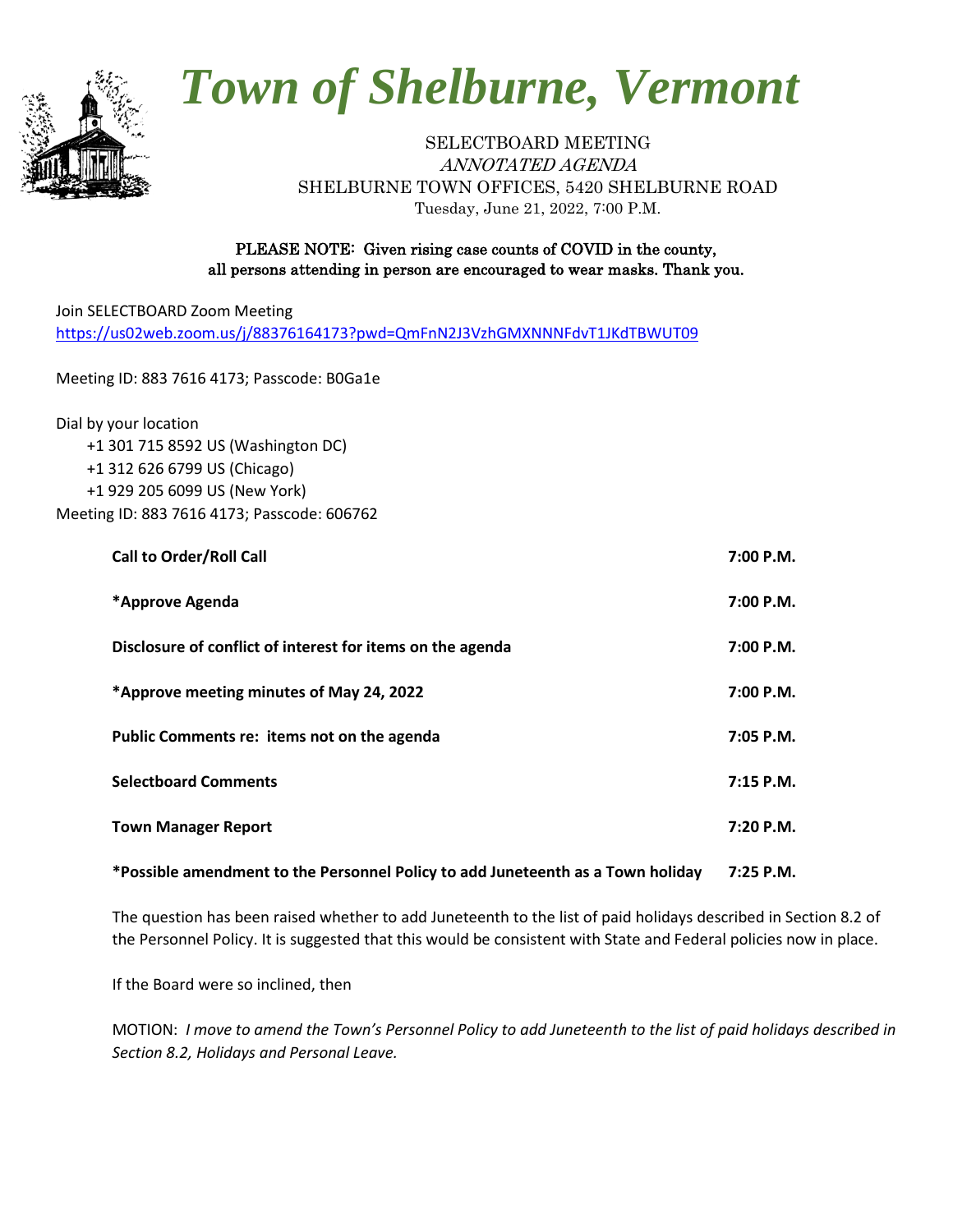#### **\*CBC Appointments 7:30 P.M.**

I am pleased to note that we have several applications to consider; all come highly recommended by the respective CBC Chairs:

Mark Capeless, Housing Subcommittee Hayley Cimler, Parks and Recreation Committee Shawn Sweeney, Planning Commission Tom Karlhuber, Planning Commission Jennifer Martinez, Water Commission

If appointed, these will bring several of these back up to full membership at this time.

#### MOTIONS:

I move to appoint Mark Capeless to the Housing Subcommittee for a three-year term effective immediately and running until 4/1/2025.

I move to appoint Hayley Cimler to the Parks and Recreation Committee for a two-year term effective immediately and running until 4/1/24. *[She is filling out a vacant term].*

I move to appoint Shawn Sweeney and Tom Karlhuber to the Planning Commission for one-year terms, effective immediately and running until 4/1/2023*. [Note: the purpose here is to get the PC back on track with appropriately staggered terms. The hopeful presumption is that each will do well, want to continue serving, and that they will both be reappointed next year for full three-year terms]*.

I move to appoint Jennifer Martinez to the Water Commission for a two-year term effective immediately, and running until 4/1/24. *[Note: this is to maintain the current staggered terms on the Commission]*.

#### **\*Ratify appointment of DRB Coordinator Aaron DeNamur as Assistant Administrative 7:45 P.M. Officer**

Pursuant to the Town Charter, the Town Manager also serves as the Administrative Officer (otherwise often known as Zoning Administrator) for purposes of zoning matters. Historically, the Manager has delegated many of these matters to the DRB Coordinator, who has also served as the Assistant Administrative Officer. The Charter provides for that appointment, with the approval of the Selectboard. Please note that as Aaron and I have discussed, while some of these matters are relatively pro forma, others are more complex. I have been and will continue to offer any and all guidance and mentoring as may be desired or needed to help Aaron transition into his multiple roles. In this construct, delegating creates opportunity, but is not simply handing over the reins without appropriate help and guidance.

MOTION: *I move to appoint Aaron DeNamur as the Town's Assistant Administrative Officer, to exercise all powers and duties required of the Administrative Officer under the Vermont Planning and Development Act.*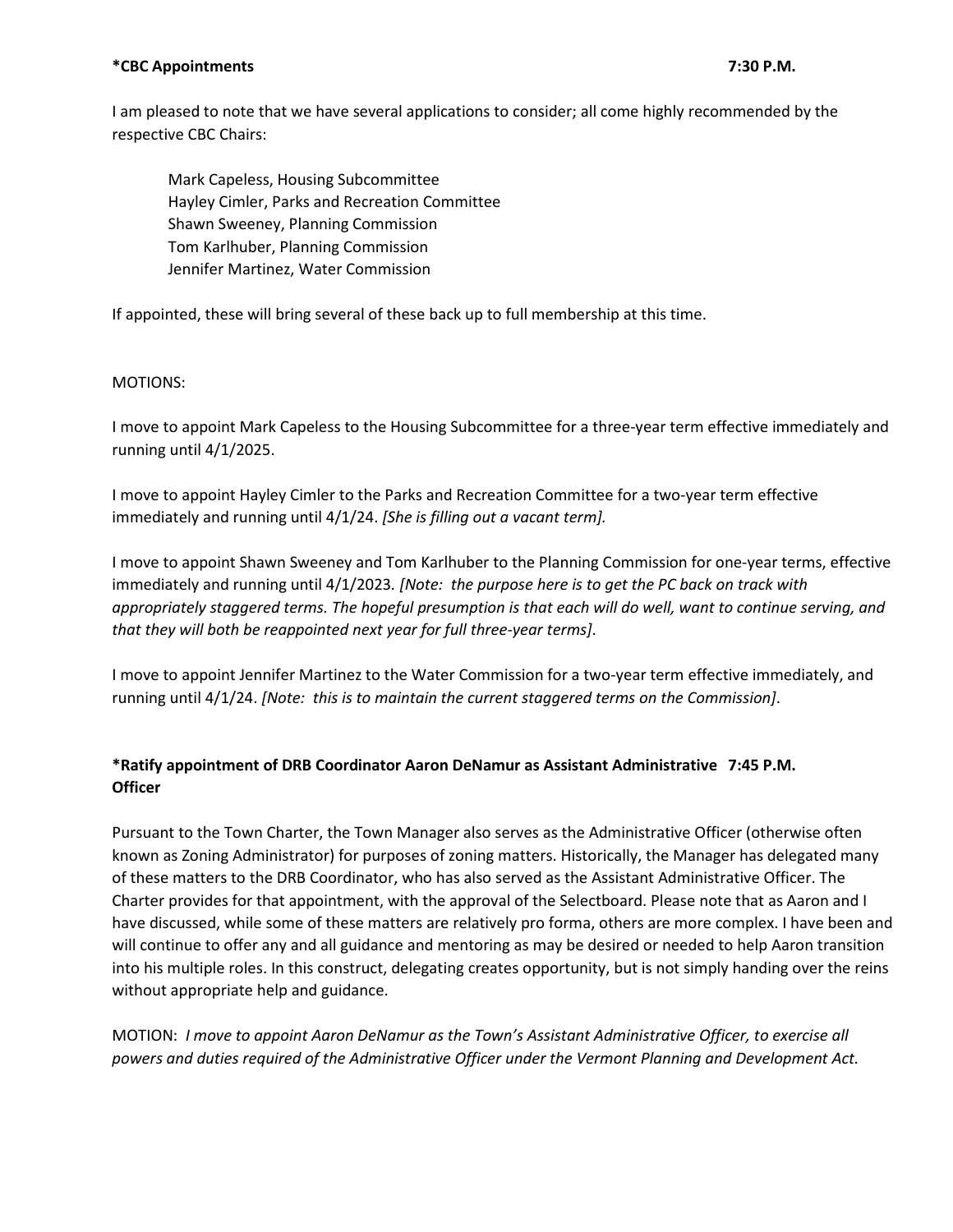It is anticipated that Water Quality Superintendent Chris Robinson and Finance Director Peter Frankenburg will have draft budgets to present for both entities. These will be distributed under separate cover to be presented at the meeting.

#### **\*Executive Session: personnel matters/contracts 8:15 P.M.**

*Motion 1: Pursuant to 1 VSA 313, I move to find that premature general public knowledge of labor relations agreements with employees would clearly place the Town at a substantial disadvantage.*

*Motion 2: Pursuant to 1 VSA 313, I move to enter executive session to consider labor relations agreements with employees, and to invite the Town Manager to participate.*

*\*Potential action items. Times are approximate and depend upon how discussion flows.*

**\*Adjourn 9:15 P.M.**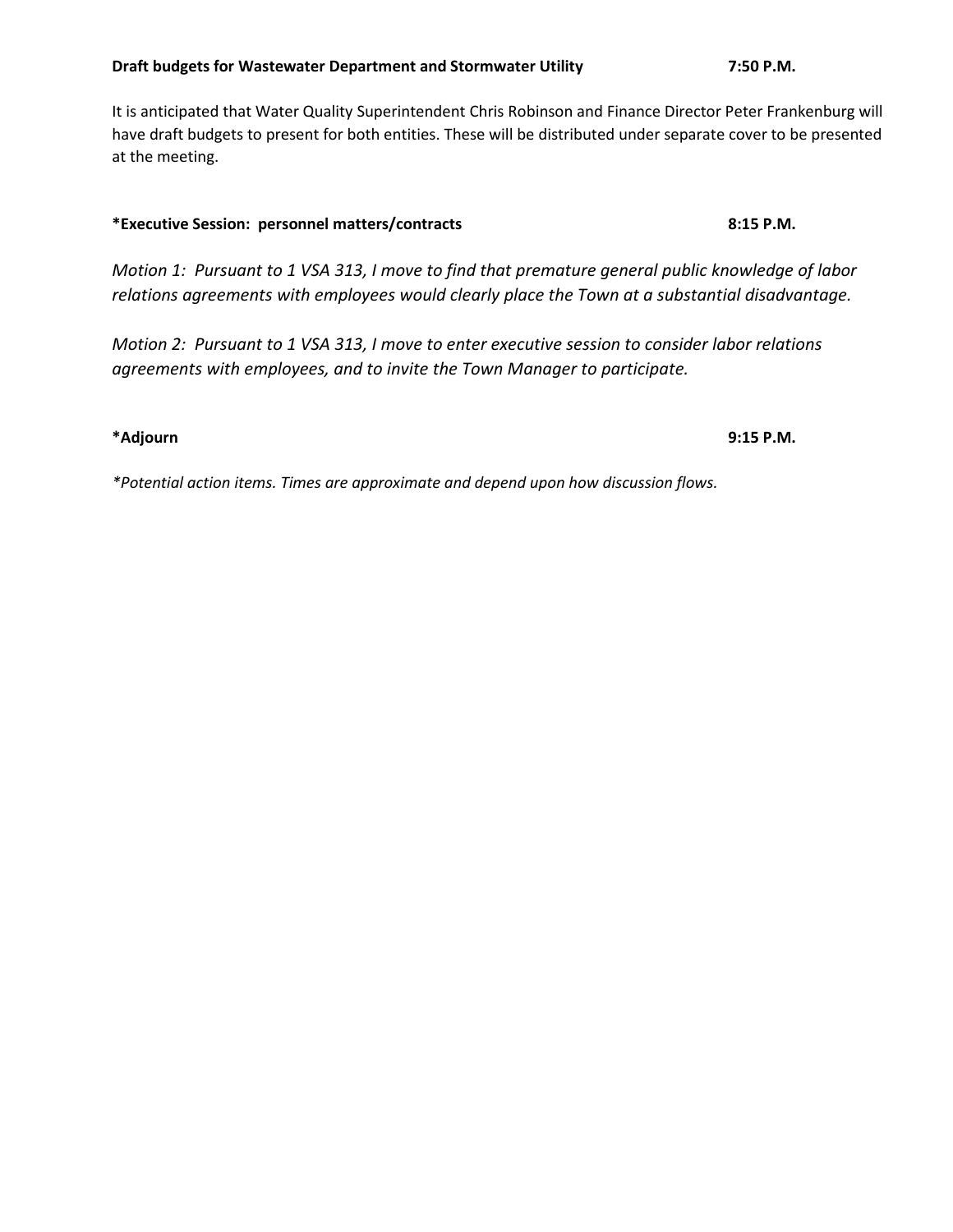*A VIDEO RECORDING OF THE MEETING IN ITS ENTIRETY IS AVAILABLE THROUGH VERMONTCAM.ORG. THE WRITTEN MINUTES ARE A SYNOPSIS OF THE DISCUSSION AT THE MEETING. MOTIONS ARE AS STATED BY THE MOTION MAKER. MINUTES SUBJECT TO CORRECTION BY THE SHELBURNE SELECTBOARD. CHANGES, IF ANY, WILL BE RECORDED IN THE MINUTES OF THE NEXT MEETING OF THE BOARD.*

## **TOWN OF SHELBURNE SELECTBOARD MINUTES May 24, 2022**

**\*Hybrid meeting**

| <b>MEMBERS PRESENT:</b> | Mike Ashooh (Chair), Luce Hillman, Cate Cross, Kate     |
|-------------------------|---------------------------------------------------------|
|                         | Lalley, Matt Wormser [via Zoom].                        |
| <b>ADMINISTRATION:</b>  | Lee Krohn, Town Manager; Peter Frankenburg, Finance     |
|                         | Director; Adele Gravitz, Planning Director; Aaron       |
|                         | DeNamur, DRB Coordinator; Chris Robinson, Water         |
|                         | <b>Quality Superintendent.</b>                          |
| <b>OTHERS PRESENT:</b>  | Members of the public participating in the meeting      |
|                         | included Bill Deming, Bill Keogh, Don Porter, Shelburne |
|                         | Town Host, Jonathan Rosenbloom, Lee Suskin, Patricia    |
|                         | Fontaine, Susan Jean Hull Grasso, Tracey Beaudin, Linda |
|                         | Riell, Sean Moran, Susan McLellan, Peggy Coutu,         |
|                         | Mercedes Ortgo, Gail Albert, Susan Moraska, Robilee     |
|                         | Smith, Laura Kingsland, Barbara Johnson, Wanda Morgan,  |
|                         | Pat, Donna Fialkoff, Maria, Media Factory.              |
|                         |                                                         |

[Note: Minutes reflect the order of the published agenda.]

# **1. CALL TO ORDER**

Chair Mike Ashooh called the hybrid in-person and teleconference meeting to order at 7 PM.

# **2. APPROVE AGENDA**

### **MOTION by Cate Cross, SECOND by Luce Hillman, to approve the agenda. VOTING: unanimous (5-0); motion carried.**

# **3. CONFLICTS OF INTEREST**

Cate Cross announced she will abstain from the vote on the appointment to the Equity  $\&$ Diversity Committee.

# **4. MINUTES**

*May 10, 2022*

**MOTION by Cate Cross, SECOND by Kate Lalley, to approve the minutes of 5/10/22 as presented. VOTING: unanimous (5-0); motion carried.**

# **5. PUBLIC COMMENT**

 $\triangleright$  There were comments and questions on the following:

- o Amtrak not stopping at the Shelburne train station (the town supports having the train stop at the station).
- o Having the town provide a bus ride to the town beach likely will not work in today's times.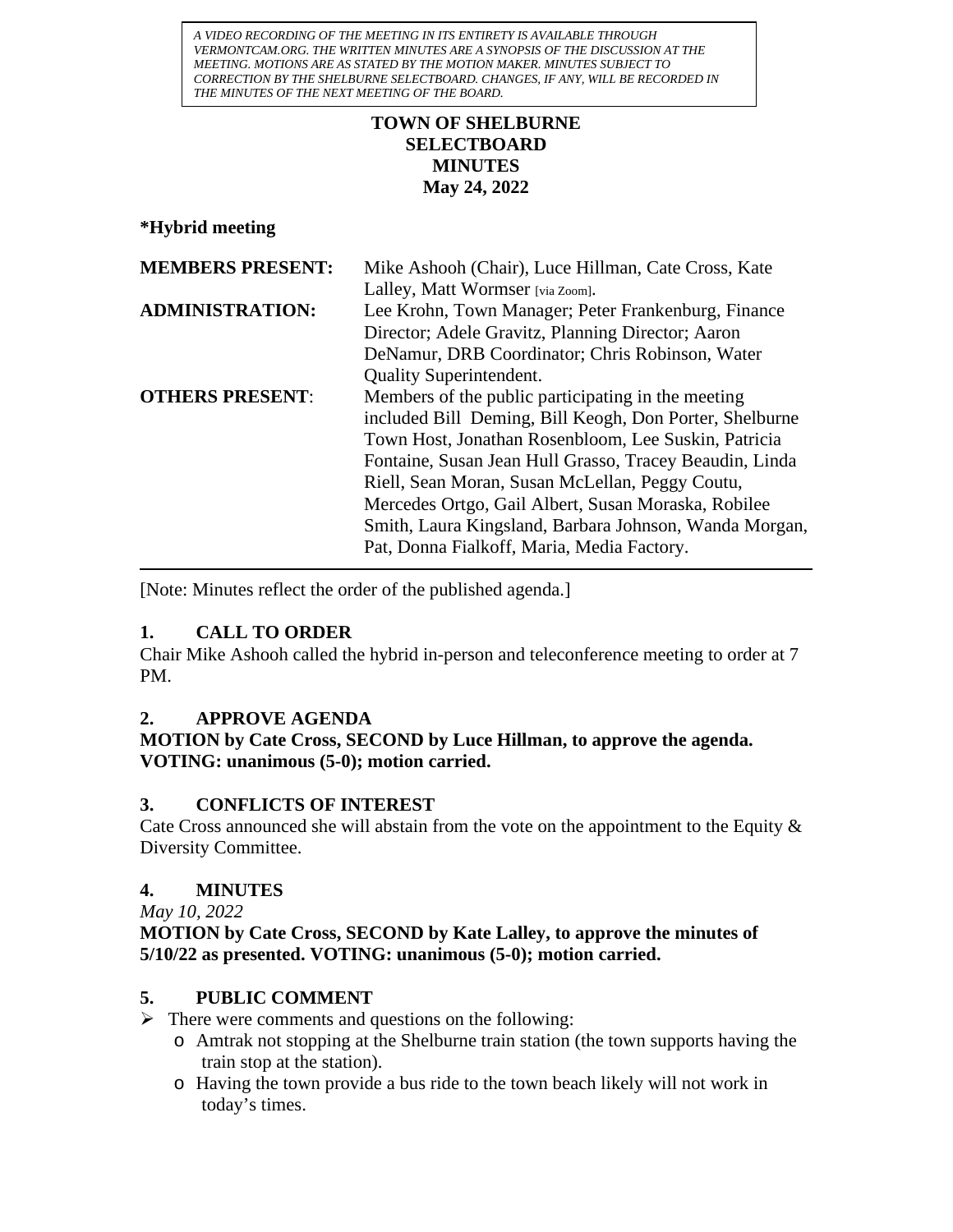- o Brightening the town with lights similar to what occurs during the holidays.
- o Remembering the parents impacted by the recent school shooting in Texas.

# **6. SELECTBOARD COMMENTS**

- $\triangleright$  Thoughts are with the parents of the schoolchildren in Texas involved in the recent shooting.
- Farmers market begins on Memorial Day.
- Diversity Committee has identified a consultant for the committee.
- Cate Cross attended a VLCT forum on cannabis sale and licensure.
- $\triangleright$  Kate Lalley is running for the state legislature.
- Village Pedestrian Safety Committee asked the Selectboard to write a letter to VTrans requesting the shoulder lanes on Route 7 be widened from Marsett Road to Harbor Road.

# **7. TOWN MANAGER REPORT/UPDATE**

Lee Krohn reported:

- Planning Office has a contract to study form based code.
- Staffing audit has been launched.
- Town crews are still cleaning up downed trees from the recent storms.
- Everyone is reminded again not to stop on the railroad tracks.
- Memorial Day ceremony will be held at Veterans Park.

# **8. DRB COORDINATOR**

Aaron DeNamur, the new DRB Coordinator, was introduced.

# **9. CBC APPOINTMENT(s)**

*Finance Committee*

**MOTION by Kate Lalley, SECOND by Luce Hillman, to appoint Lee Suskin to the Finance Committee for a three-year term starting immediately and ending 4/1/25. VOTING: unanimous (5-0); motion carried.**

# *Equity & Diversity Committee*

**MOTION by Kate Lalley, SECOND by Luce Hillman, to appoint Erica Lee to the Equity & Diversity Committee for a three-year term beginning immediately and ending 4/1/25. VOTING: 4 ayes, one abstention (Cate Cross); motion carried.**

# **10. POLICE DEPARTMENT APPOINTMENT**

Lee Krohn announced Mike Thomas has been appointed as Police Chief for a two year period with opportunity for a one year extension.

# **11. JONATHAN ROSENBLOOM PRESENTATION**

Jonathan Rosenbloom briefly explained the services of Sustainable Development Code which looks at best practices across the development code and development process, and reviewed what is in the Infrastructure Investment & Jobs Act that could be helpful to Shelburne.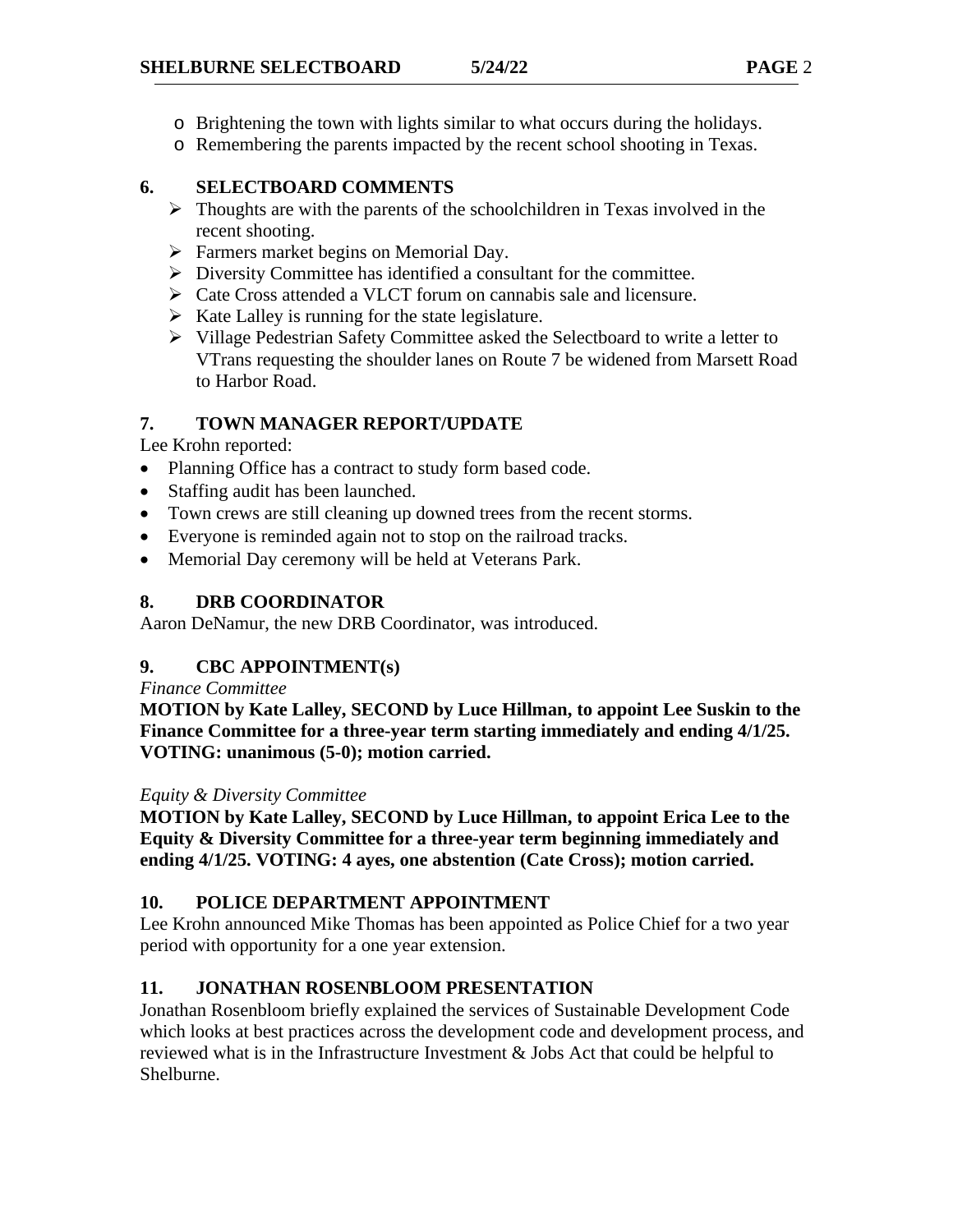## **12. PUBLIC HEARING: Proposed Zoning Amendment**

**MOTION by Cate Cross, SECOND by Kate Lalley, to open the public hearing to consider the proposed zoning amendment entitled "Article 1980.11, Conduct of Outdoor Business Activity". VOTING: unanimous (5-0); motion carried.**

The public hearing was opened at 7:30 PM and the amendment was reviewed.

#### *COMMENTS*

There was comment on the number of businesses that took advantage of the temporary bylaw amendment. The businesses support making the bylaw permanent.

**MOTION by Kate Lalley, SECOND by Cate Cross, to close the public hearing on the proposed zoning amendment entitled "Article 1980.11, Conduct of Outdoor Business Activity". VOTING: unanimous (5-0); motion carried.**

**MOTION by Luce Hillman, SECOND by Cate Cross, to adopt the proposed zoning amendment entitled "Article 1980.11, Conduct of Outdoor Business Activity" as presented. VOTING: unanimous (5-0); motion carried.**

### **13. DEAN PIERCE APPEAL OF DENIAL OF RECORDS REQUEST**

Lee Krohn explained why the request was denied (document was in the personnel file and per state statute documents in personnel files are exempt from release). The Selectboard concurred.

Mike Ashooh read findings of fact and the decision of the Selectboard regarding the appeal by Dean Pierce.

**MOTION by Kate Lalley, SECOND by Cate Cross, to vote to approve the decision of the Selectboard to deny the appeal by Dean Pierce of the denial of records request. VOTING: unanimous (5-0); motion carried.**

### **14. GENERAL FUND BUDGET STATUS**

Finance Director, Peter Frankenburg, gave a status report on the General Fund Budget nearing the end of the fiscal year. The following was noted:

- Tax delinquencies are similar to last year
- Late payment fees are higher than in past years
- Deed recordings are up
- State highway transportation payment is higher than last year
- Passport fees are up
- Building permit revenue is up
- Current use reimbursement from the state is higher
- Legal expenses are over budget
- Economic development expense is down slightly
- Town center building operations is close to budget
- Police salaries have not been fully expended due to vacant positions
- Police overtime is over budget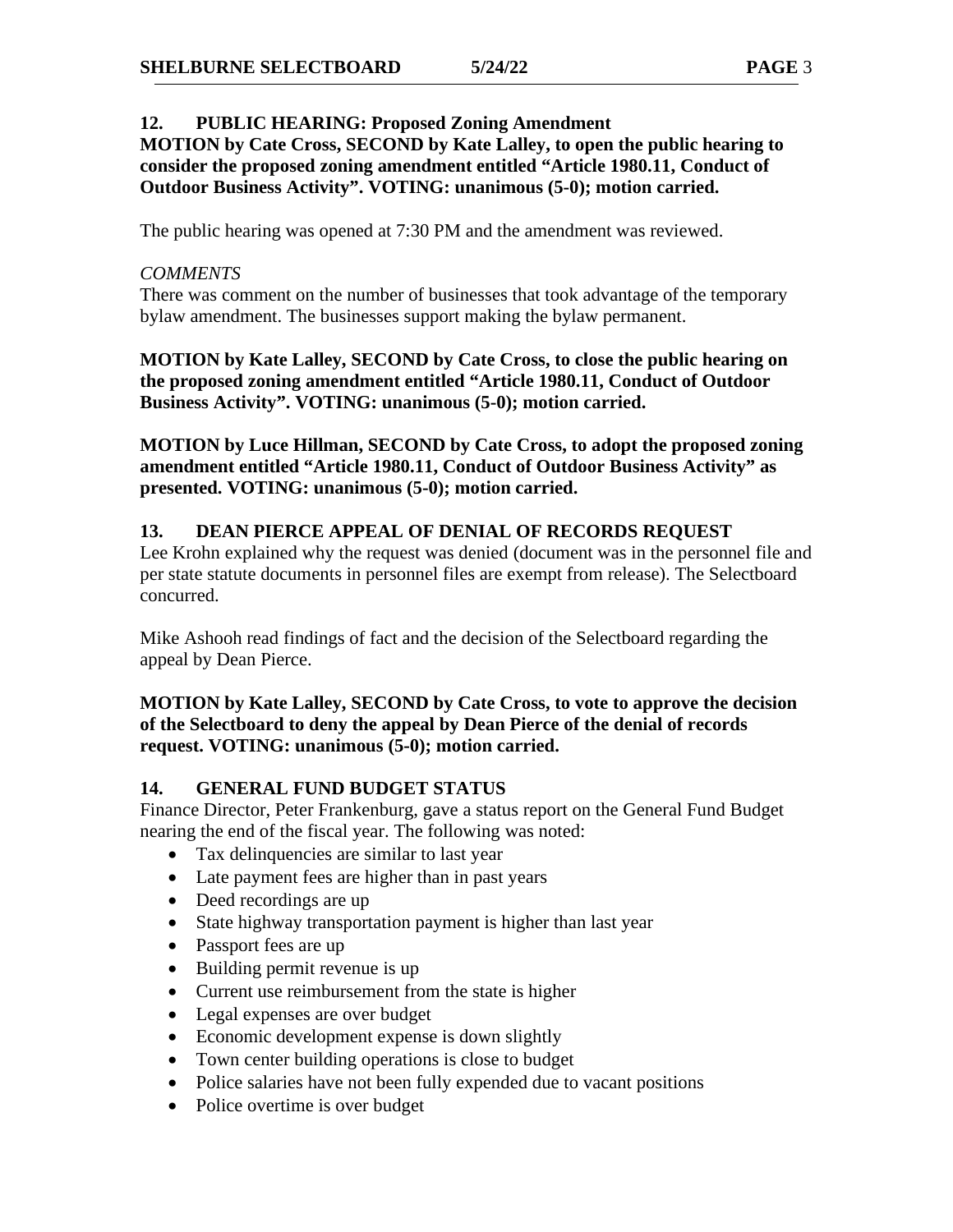- Police dispatch is close to budget
- Highway budget is under spent
- Overall, the town is in a good financial situation to finish the fiscal year

Don Porter noted any surplus at the end of the fiscal year is under the town's control, and ARPA money is money that otherwise would not have come to the town.

# **15. VCRD REQUEST FOR ASSISTANCE**

**MOTION by Luce Hillman, SECOND by Cate Cross, that the town submit a letter of interest to the Vermont Council on Rural Development seeking assistance through the "community visit" program or other process as may be appropriate. VOTING: unanimous (5-0); motion carried.**

# **16. ARPA COMMITTEE**

Ideas for the ARPA Committee were discussed. Members would include the Town Manager, Finance Director, Planning Director, Selectboard liaison (non-voting), representative from the Bike/Ped/Paths Committee, four members from the public at large. The committee will have up to 8 members and provide recommendations to the Selectboard on how to use the ARPA funds to best benefit the town. The Selectboard will further discuss the ARPA Committee at the next meeting.

# **17. PERSONNEL POLICY AMENDMENT**

There was discussion of the policy amendment to compensate employees for accrued vacation time above the 240 hours that can be carried over at the end of the year. The amendment would be reviewed each year. Staff will compile the cost of the compensation and consult with the Town Attorney on wording of the amendment.

# **18. RECRUITMENT/RETENTION FOR POLICE/DISPATCH**

There was discussion of offering a sign-on or retention bonus for three years to police and dispatch personnel, new hires and current employees. The offering would be reviewed every five years. Staff will work with the Town Attorney on draft language.

# **19. CSWD BUDGET**

**MOTION by Cate Cross, SECOND by Kate Lalley, to approve the CSWD Budget for FY2023 as proposed. VOTING: unanimous (5-0); motion carried.**

# **20. LIQUOR LICENSE REVIEW/APPROVAL**

**MOTION by Cate Cross, SECOND by Kate Lalley, to suspend the regular meeting and convene the Local Liquor Control Commission. VOTING: unanimous (5-0); motion carried.**

*First Class & Outside Consumption Liquor Licenses: Himalayan Kitchen & Bar, LLC* **MOTION by Cate Cross, SECOND by Kate Lalley, to approve a First Class Liquor License and Outside Consumption Liquor License for Himalayan Kitchen & Bar, LLC. VOTING: unanimous (5-0); motion carried.**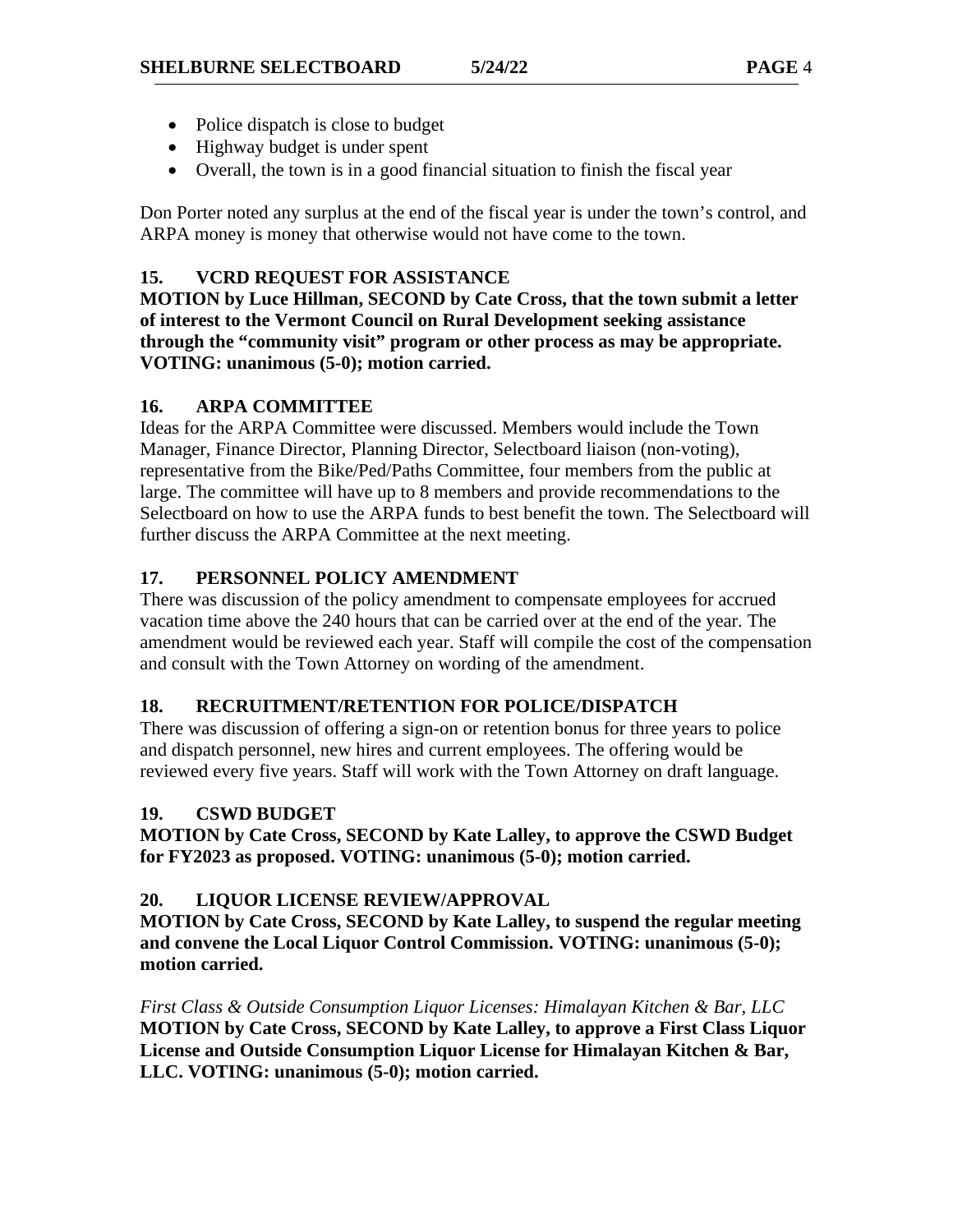**MOTION by Cate Cross, SECOND by Kate Lalley, to adjourn the Local Liquor Control Commission meeting and reconvene the regular Selectboard meeting. VOTING: unanimous (5-0); motion carried.**

### **21. ADJOURNMENT**

**MOTION by Kate Lalley, SECOND by Cate Cross, to adjourn the meeting. VOTING: unanimous (5-0); motion carried.**

\_\_\_\_\_\_\_\_\_\_\_\_\_\_\_\_\_\_\_\_\_\_\_\_\_\_\_\_\_ \_\_\_\_\_\_\_\_\_\_\_\_\_\_\_\_\_\_\_\_\_\_\_\_\_\_\_\_\_

The meeting was adjourned at 9:46 PM.

*RScty by tape: MERiordan*

For the Selectboard Date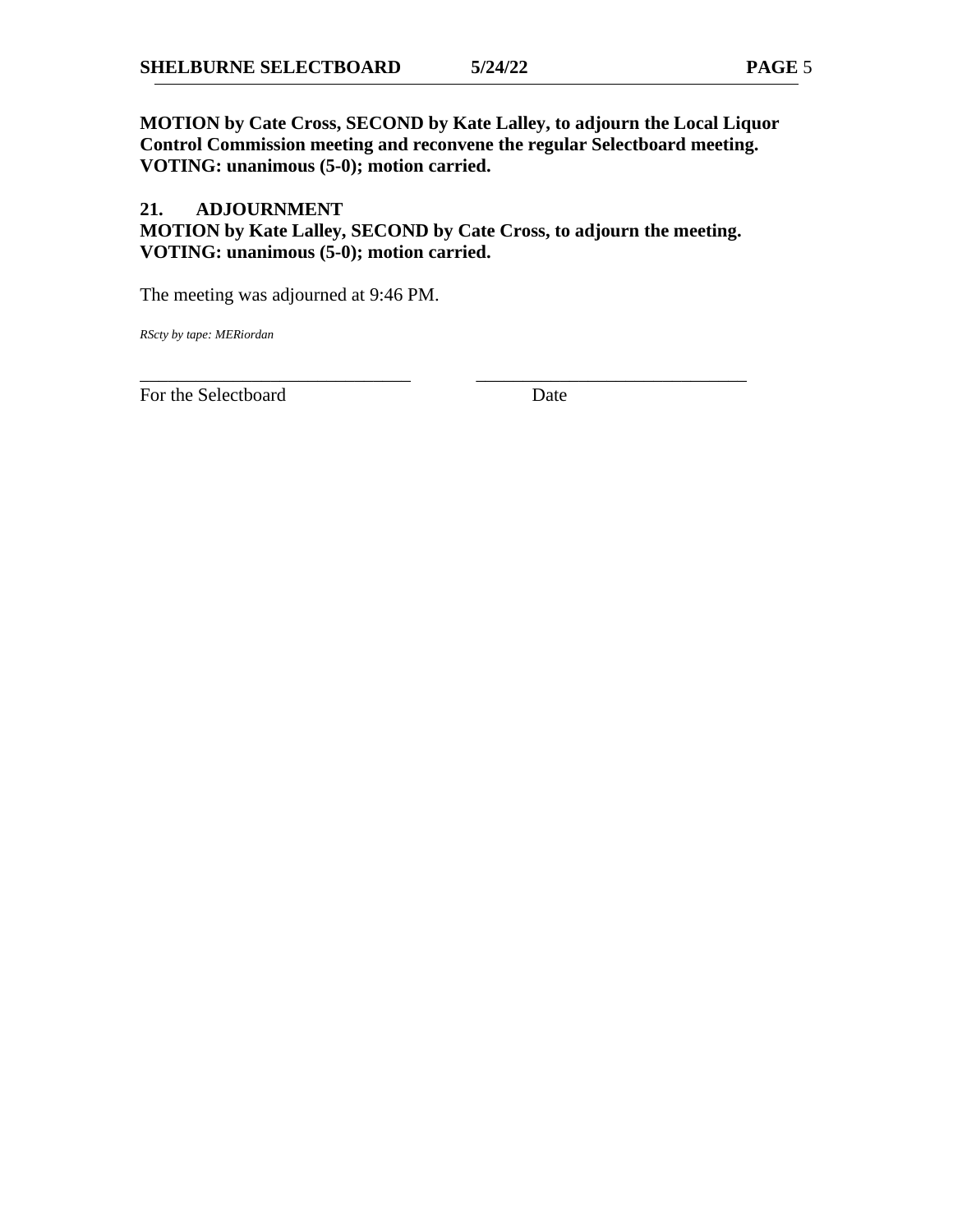#### TOWN OF SHELBURNE, VERMONT Application for Appointment to Town Commissions, Boards, and Committees

Name: Mark Capeless Date May 12, 2022

Mailing Address 11 Luke Lane, Shelburne, VT 05482

Phone number 802 338 5909

Email address[: mcapeless@gmail.com](mailto:mcapeless@gmail.com)

Are you a Shelburne resident? **Y** or N

If not a Shelburne resident, do you own a business or property in Shelburne, or are an authorized representative of a business or property owner? Y or N

Commission(s), Board(s), or Committee(s) in which you are interested. If interested in more than one, please indicate your preference as 1st, 2nd, or 3rd.

- Bike and Pedestrian Path Committee
- Cemetery Commission
- Development Review Board
- Dog Park Committee
- Ethics Committee
- Historic Preservation and Design Review Committee
- **Housing Committee**
- Natural Resources and Conservation Committee
- New Town Center/Library Construction Committee
- Parks and Recreation Committee
- Pierson Library Board of Trustees
- Planning Commission
- Social Services Committee
- Tree Committee
- Veterans Monument Committee
- Water Commission
- Representative to external agencies

Please share your reasons for your interest in being appointed, and how you will help achieve the mission of the CBC(s) in which you are interested – whether on this form, or in a separate cover letter:

I grew up in South Burlington and moved to Shelburne with my family in June 2020 after being out of state almost 20 years. I was very fortunate to bring my job with me and be able to buy a nice home in Shelburne but as I went through the process I was struck by how unaffordable most of the housing stock is for the average family. Now that I'm here and more plugged into the community, I see it's an even bigger problem than I initially thought.

One of the main reasons I moved back is because I love Vermont and growing up in this community has meant so much to me throughout my life. Now that I'm back, I want to help our community and the housing crisis strikes a personal chord. For our community to thrive, we have to have high quality housing for families across the economic spectrum, especially the middle-class. But I don't think this problem is solved easily or directly – it requires engagement across the spectrum of stakeholders and really understanding the barriers to "middle-class" housing in our town. I'm excited to take this on to try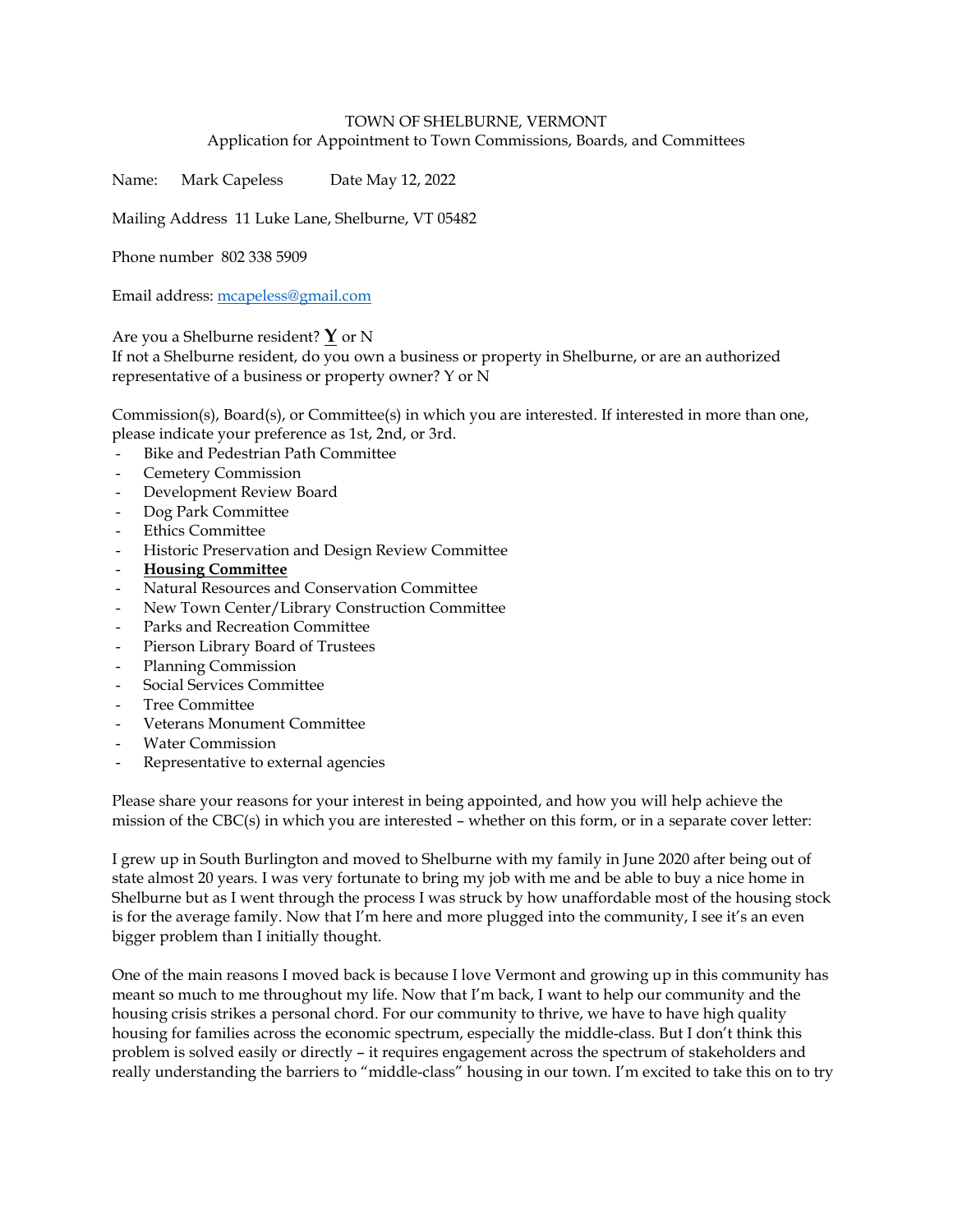and find a solution but also to get smart on what's really going on and be a "story teller" that can explain it succinctly to important stakeholders (DRB, Planning Commission, others).

Are you current with all of your financial obligations (property taxes, water, sewer, etc…) with the Town? **Y** or N. If no, please explain.

For new applicants: Are you able to attend at least 75% of meetings/hearings: **Y** or N. If no, please explain.

For applicants seeking reappointment: Did you attend at least 75% of meetings/hearings during your previous term? Y or N. If no, please explain.

The information I have submitted is true and accurate to the best of my knowledge. If appointed, I agree to abide by all applicable Town and State rules and regulations, including the Town's conflict of interest and social media policies.

Signature of Applicant Date

Mark A Capeless Jr. May 12, 2022

Please return application to: Town Manager's Office PO Box 88 5420 Shelburne Road Shelburne, VT 05482

For Town Use Only CBC appointed to: \_\_\_\_\_\_\_\_\_\_\_\_\_\_\_\_\_\_\_\_\_\_\_\_\_\_\_\_\_\_\_\_ Term expires on: \_\_\_\_\_\_\_\_\_\_\_ CBC appointed to: \_\_\_\_\_\_\_\_\_\_\_\_\_\_\_\_\_\_\_\_\_\_\_\_\_\_\_\_\_\_\_\_ Term expires on: \_\_\_\_\_\_\_\_\_\_\_ CBC application form as approved by the Shelburne Selectboard on August 14, 2018

\_\_\_\_\_\_\_\_\_\_\_\_\_\_\_\_\_\_\_\_\_\_\_\_\_\_\_\_\_\_\_\_\_\_ \_\_\_\_\_\_\_\_\_\_\_\_\_\_\_\_\_\_\_\_\_\_\_\_\_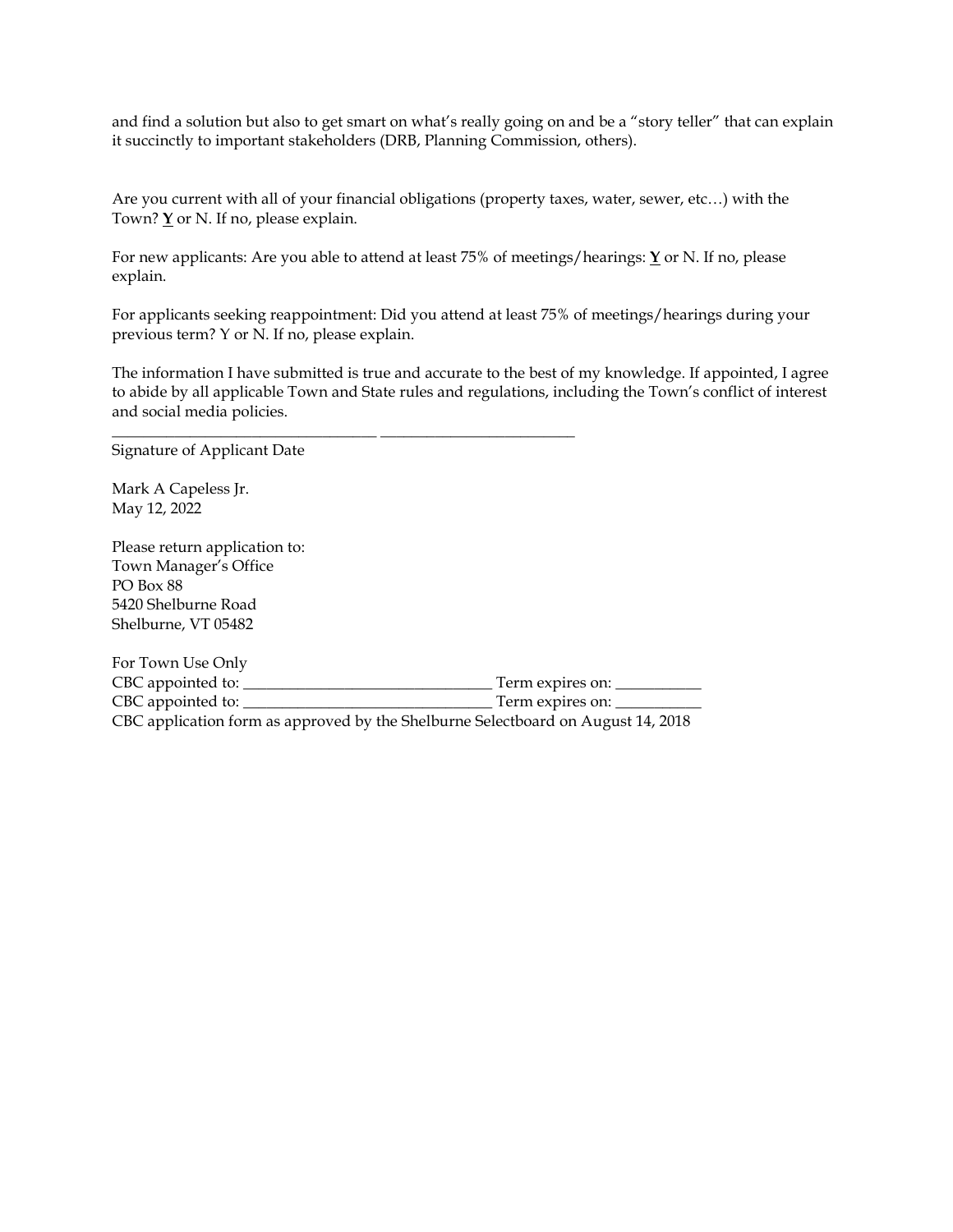# TOWN OF SHELBURNE, VERMONT

# Application for Appointment to Town Commissions, Boards, and Committees

| <b>Hayley Cimler</b><br>Name                                                                                                                                  | Date | 6/2/22 |
|---------------------------------------------------------------------------------------------------------------------------------------------------------------|------|--------|
| Mailing Address _ 17 Lilly Creek Lane, Shelburne, VT 05482                                                                                                    |      |        |
| 802-777-3741<br>Phone number                                                                                                                                  |      |        |
| hayley.cimler@gmail.com<br>Email address:                                                                                                                     |      |        |
| Are you a Shelburne resident? Y<br>br N                                                                                                                       |      |        |
| If not a Shelburne resident, do you own a business or property in Shelburne, or are an authorized<br>representative of a business or property owner? Y or N   |      |        |
| Commission(s), Board(s), or Committee(s) in which you are interested. If interested in more than one,<br>please indicate your preference as 1st, 2nd, or 3rd. |      |        |
| <b>Bike and Pedestrian Path Committee</b>                                                                                                                     |      |        |
| <b>Cemetery Commission</b>                                                                                                                                    |      |        |
| <b>Development Review Board</b>                                                                                                                               |      |        |
| <b>Dog Park Committee</b>                                                                                                                                     |      |        |
| <b>Ethics Committee</b>                                                                                                                                       |      |        |
| <b>Historic Preservation and Design Review Committee</b>                                                                                                      |      |        |
| Natural Resources and Conservation Committee                                                                                                                  |      |        |
| New Town Center/Library Construction Committee                                                                                                                |      |        |
| Parks and Recreation Committee                                                                                                                                |      |        |
| <b>Pierson Library Board of Trustees</b>                                                                                                                      |      |        |
| <b>Planning Commission</b>                                                                                                                                    |      |        |
| <b>Social Services Committee</b>                                                                                                                              |      |        |
| <b>Tree Advisory Committee</b>                                                                                                                                |      |        |
| <b>Veterans Monument Committee</b>                                                                                                                            |      |        |

**Water Commission** 

 $\sim$ 

Representative to external agencies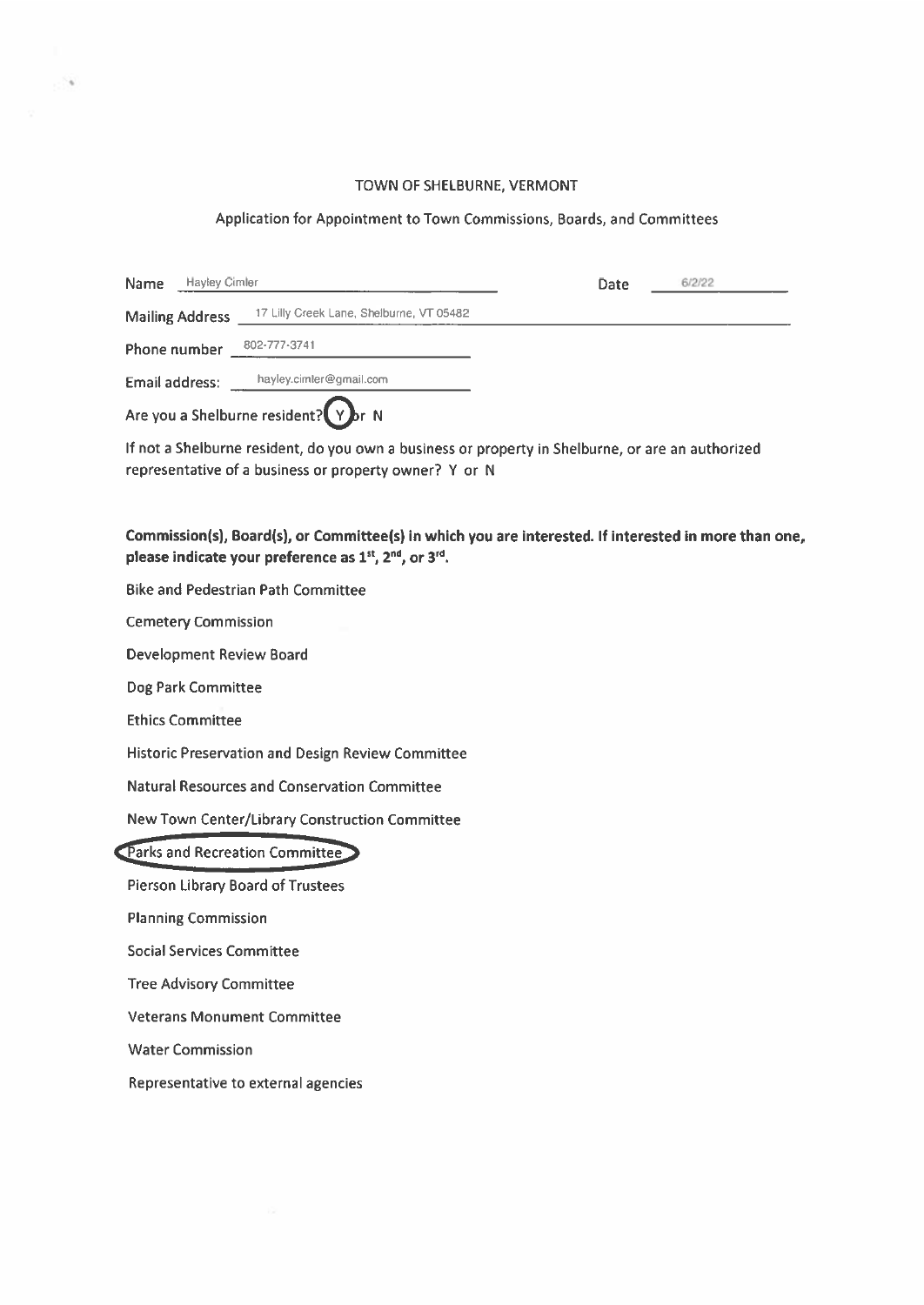#### Please share your reasons for your interest in being appointed, and how you will help achieve the mission of the CBC(s) in which you are interested – whether on this form, or in a separate cover letter:

As a kid growing up in the suburbs of New York, I was heavily involved with the local parks and rec sports leagues and events. It was a place that became my own mini-community within a community. I continued to play sports and participate in the many town activities as both a counselor and volunteer, until I left for college and then moved out to New York City on my own. Now as a Vermonter of 10 years (and counting), with 3 young girls of my own (all attending Shelburne Community School) I very much enjoy the mini community within the community that we have been able to have through Shelburne Parks and Rec. My kids have taken up soccer and basketball like I did as a kid and I even have been able to coach my older daughter for 3 years as a volunteer rec basketball coach. I have met other parents / my kids have met friends at the beach, made memories with these new families at the summer concerts, said more hellos to other town members at the Halloween parade then I can count, and most recently watched as my 3 girls smiled and looked up at their dad with delight as they headed out to the Me and My Guy Dance.

As a Parks & Recreation Committee Member, I hope to bring a fresh perspective and new creative ideas to enhance the great foundation that has already been built. I hope to also leverage my professional background in marketing to provide expertise, feedback and resources in garnering new sponsors and creatively promoting Parks and Rec programs. I am a people person and firmly believe that committee members should be not just advisors but ambassadors for the town and all the programs Parks and Rec has to offer.

#### Are you current with all of your financial obligations (property taxes, water, sewer, etc...) with the Town? Y or N. If no, please explain.

Ye  $\mathbf{g}$ 

For new applicants: Are you able to attend at least 75% of meetings/hearings: Y or N. If no, please explain.

Ye s

For applicants seeking reappointment: Did you attend at least 75% of meetings/hearings during your previous term? Y or N. If no, please explain.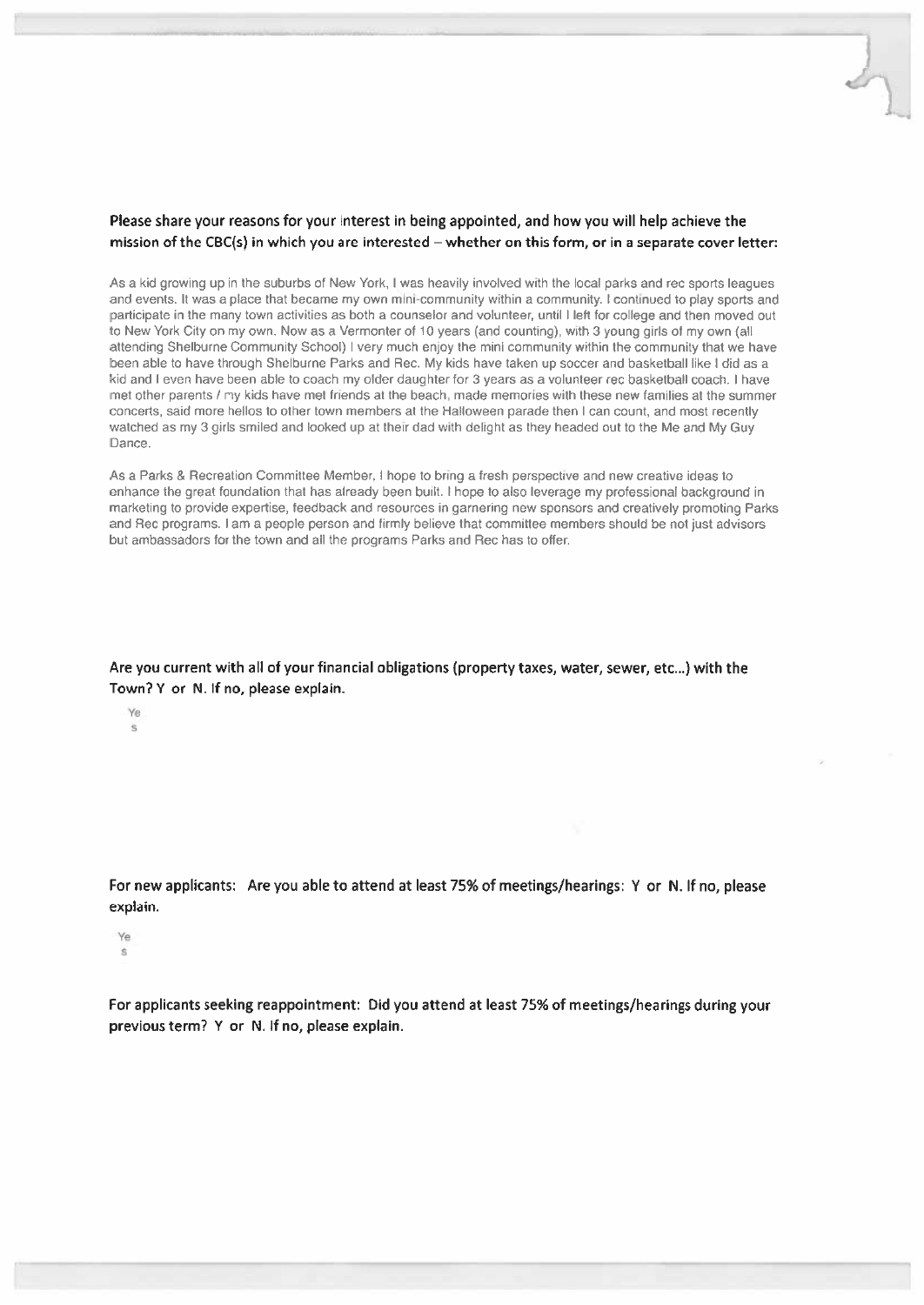The information I have submitted is true and accurate to the best of my knowledge. If appointed, I agree to abide by all applicable Town and State rules and regulations, including the Town's conflict of interest and social media policies.

Hayleycimeer

 $\omega_{\rm{N}}$  =  $^{\rm{8}}$ 

 $6/3/22$ 

**Signature of Applicant** 

Date

Please return application to:

**Town Manager's Office** 

PO Box 88

5420 Shelburne Road

Shelburne, VT 05482

For Town Use Only

Term expires on: \_\_\_\_\_\_\_\_\_\_\_\_\_

Term expires on: \_\_\_\_\_\_\_\_\_\_\_\_

CBC application form as approved by the Shelburne Selectboard on August 14, 2018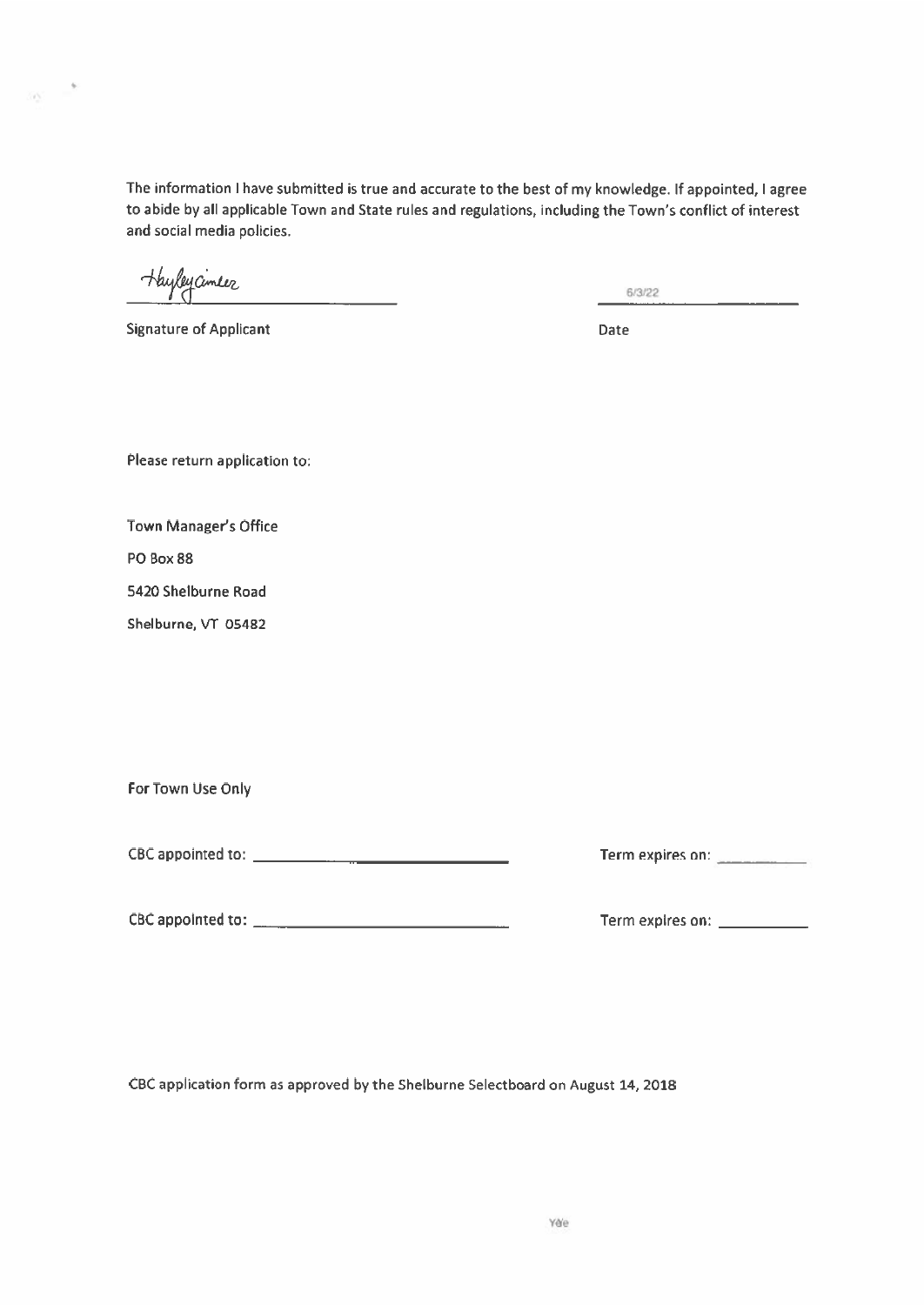<u> 1950 - Jan Barbara Barat III a Barbara a Tsara</u>  $\frac{1}{\sqrt{2}}$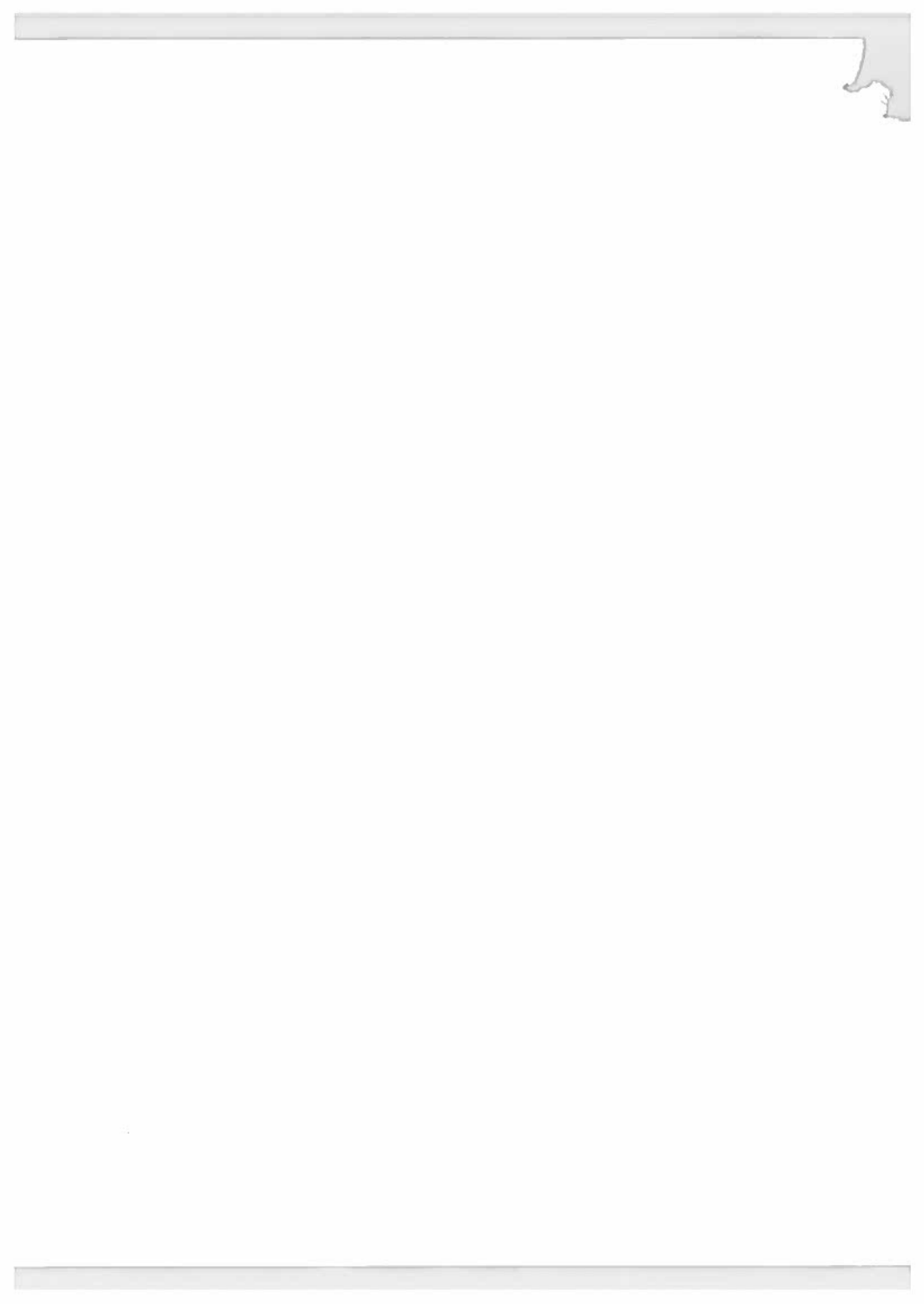

May 9, 2022

**Planning Commission** Town of Shelburne

Dear Steve & Adele,

First of all, I appreciate your consideration on my application to be a member of the Shelburne Planning Commission.

In my earlier career, I was a Location Manager in the film industry and shot on location around the United States. One of my key duties was to go in front of Planning and Zoning commission's and present plans to what the film would require for a successful shoot. This included making plans for historical changes, creating new buildings, working with law enforcement and establishing traffic routing.

Since 2001, I have been involved in the residential construction business. I established Sweeney Designbuild in 2005 here in Shelburne and in 2014 moved my company from my home on Monarch Road to the Harrington House in downtown Shelburne. There, we undertook a historical renovation to the rear chicken coop where SDB is now headquartered. The house was turned into three affordable rental units and the rear of the structure is used of SDB storage. We carefully maintained the exterior of the home and barn as they are both listed with the

Through the years, I have gone in front of many Zoning and Planning boards here in Chittenden County. That experience will be helpful in being part of the Shelburne Planning Commission. In running SDB, I have also become an adept listener and believe the key to life is being able to compromise, whether it is with my wife, children, client or a planning commission.

I built a home on Monarch Road in 2004. I love Shelburne. I know we need to grow, but it has to be thoughtful and stay true to what our town embodies. I would enjoy the opportunity to be part of the that team.

Many thanks, **Shawn Sweeney** 

5061 SHELBURNE RD SHELBURNE, VT 05482 (802) 985,1070 OFFICE SWEENEYDESIGNBUILD.COM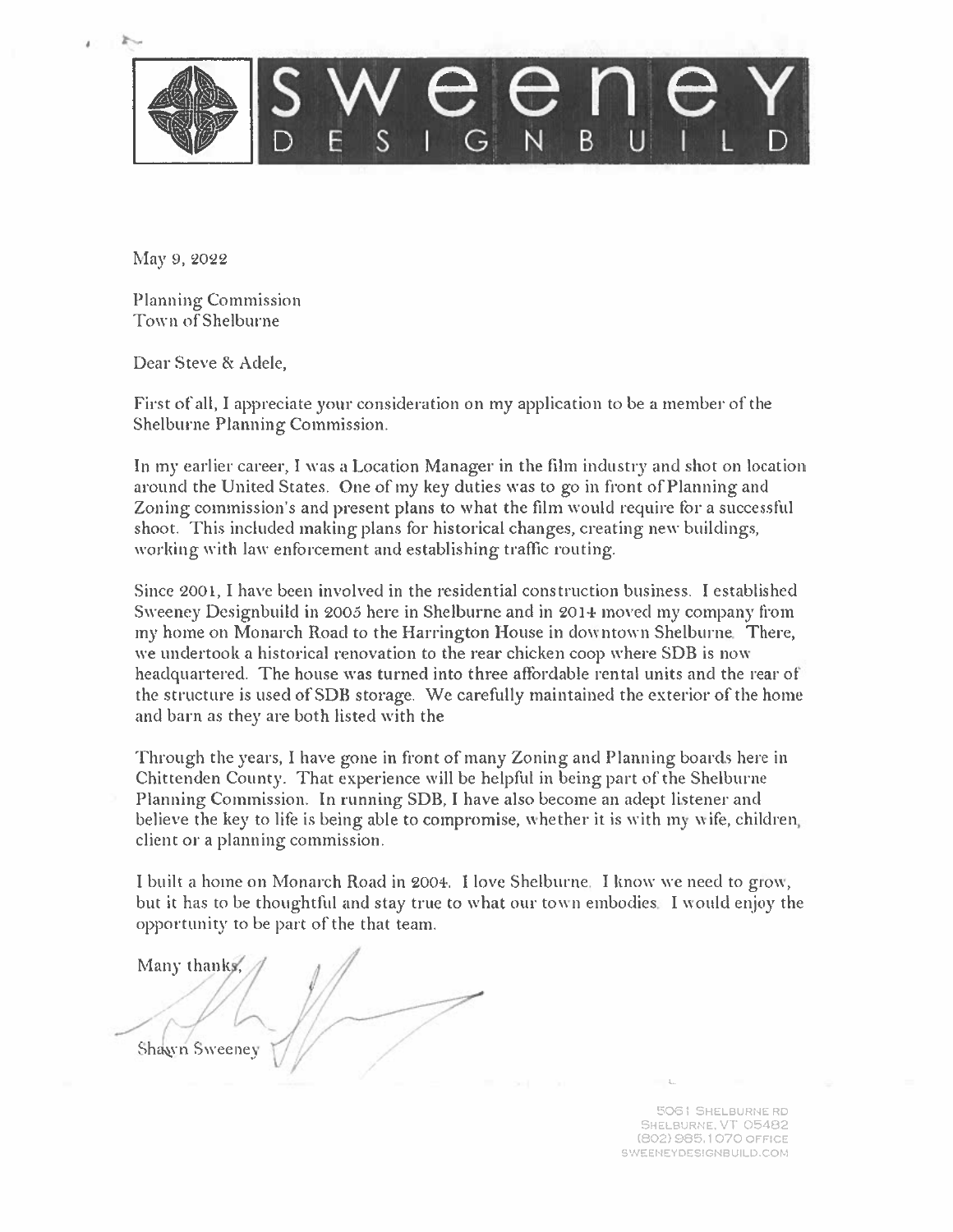#### TOWN OF SHELBURNE, VERMONT

### Application for Appointment to Town Commissions, Boards, and Committees

| Name SHAWN SWEENEY                              | Date $5.9.22$ |
|-------------------------------------------------|---------------|
| Mailing Address 372 MorANLH RVAD                |               |
| Phone number $902 \cdot 793 \cdot 0775$         |               |
| Email address: SHAWN P, SWEENEYDESILNBUILD. LOM |               |
| Are you a Shelburne resident? Nor N             |               |

If not a Shelburne resident, do you own a business or property in Shelburne, or are an authorized representative of a business or property owner? Y or N

Commission(s), Board(s), or Committee(s) in which you are interested. If interested in more than one, please indicate your preference as 1<sup>st</sup>, 2<sup>nd</sup>, or 3<sup>rd</sup>.

**Bike and Pedestrian Path Committee** 

**Cemetery Commission** 

 $-1$ 

**Development Review Board** 

Dog Park Committee

**Ethics Committee** 

Historic Preservation and Design Review Committee

**Natural Resources and Conservation Committee** 

New Town Center/Library Construction Committee

**Parks and Recreation Committee** 

**Pierson Library Board of Trustees** 

**Planning Commission** 

**Social Services Committee** 

**Tree Committee** 

**Veterans Monument Committee** 

**Water Commission** 

Representative to external agencies

 $\frac{1}{\sqrt{2}}\frac{1}{\sqrt{2}}\frac{1}{\sqrt{2}}\frac{1}{\sqrt{2}}\frac{1}{\sqrt{2}}\frac{1}{\sqrt{2}}\frac{1}{\sqrt{2}}\frac{1}{\sqrt{2}}\frac{1}{\sqrt{2}}\frac{1}{\sqrt{2}}\frac{1}{\sqrt{2}}\frac{1}{\sqrt{2}}\frac{1}{\sqrt{2}}\frac{1}{\sqrt{2}}\frac{1}{\sqrt{2}}\frac{1}{\sqrt{2}}\frac{1}{\sqrt{2}}\frac{1}{\sqrt{2}}\frac{1}{\sqrt{2}}\frac{1}{\sqrt{2}}\frac{1}{\sqrt{2}}\frac{1}{\sqrt{2}}$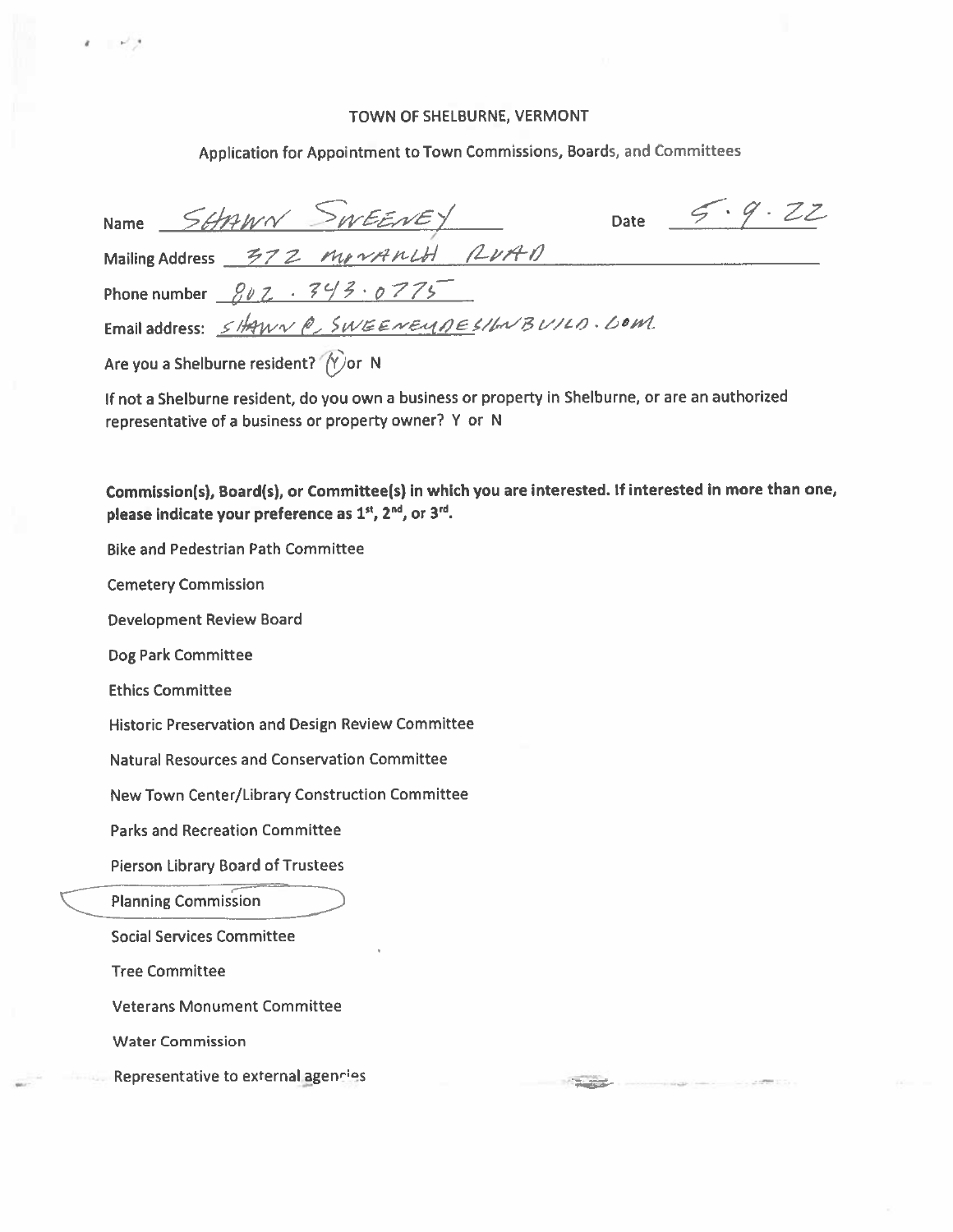Please share your reasons for your interest in being appointed, and how you will help achieve the mission of the CBC(s) in which you are interested - whether on this form, or in a separate cover letter:

PLEASE SEE ATTALHED

 $-1 - 1$ 

Are you current with all of your financial obligations (property taxes, water, sewer, etc...) with the Town $\mathscr{W}$  or N. If no, please explain.

For new applicants: Are you able to attend at least 75% of meetings/hearings $\sqrt{\frac{1}{\pi}}$  or N. If no, please explain.

For applicants seeking reappointment: Did you attend at least 75% of meetings/hearings during your previous term? Y or N. If no, please explain.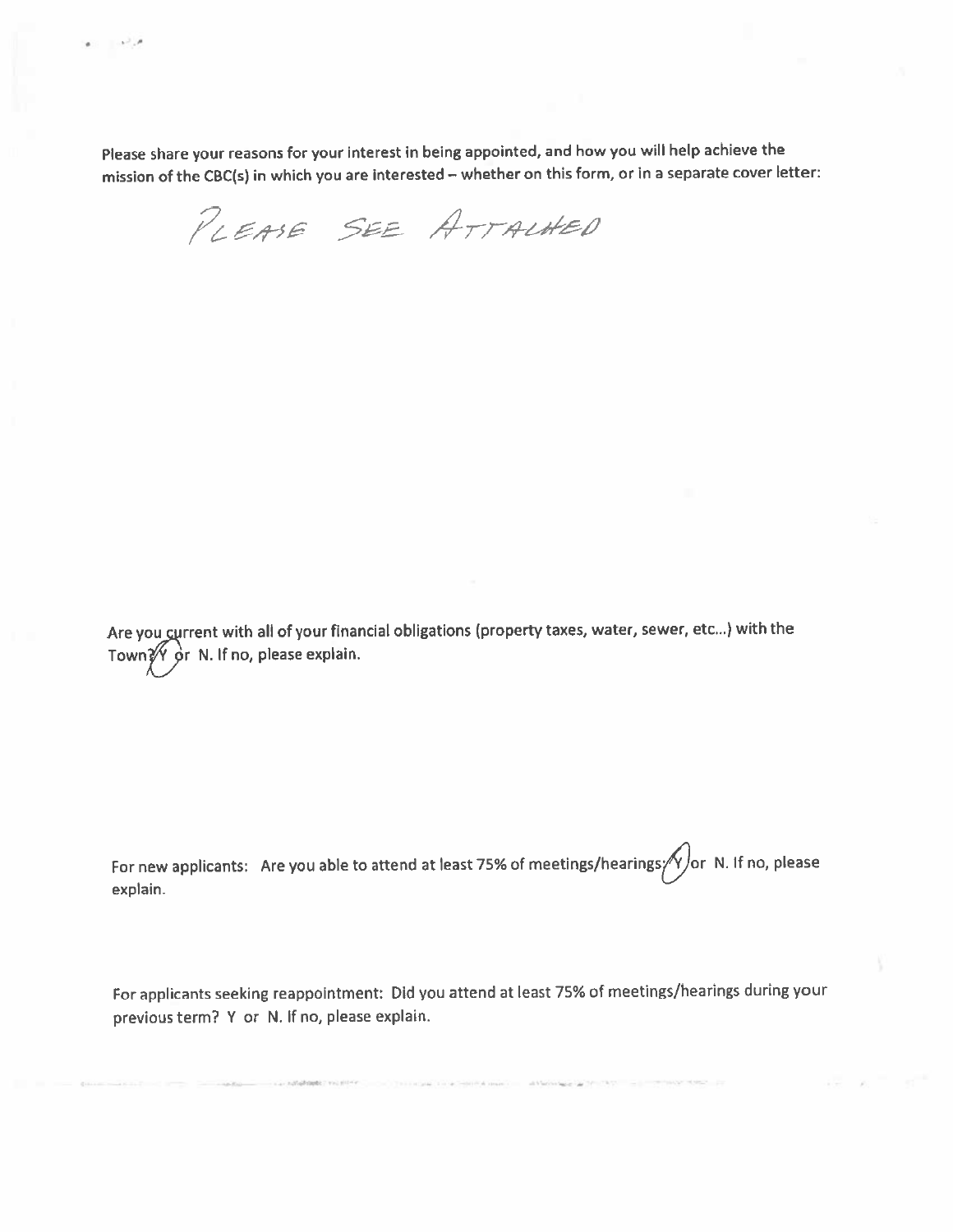The information I have submitted is true and accurate to the best of my knowledge. If appointed, I agree to abide by all applicable Town and State rules and regulations, including the Town's conflict of interest and social media policies.

**Signature of Applicant** 

 $5.9.22$ 

**Date** 

Please return application to:

Town Manager's Office

PO Box 88

5420 Shelburne Road

Shelburne, VT 05482

For Town Use Only

Term expires on: \_\_\_\_\_\_\_\_\_\_\_

CBC application form as approved by the Shelburne Selectboard on August 14, 2018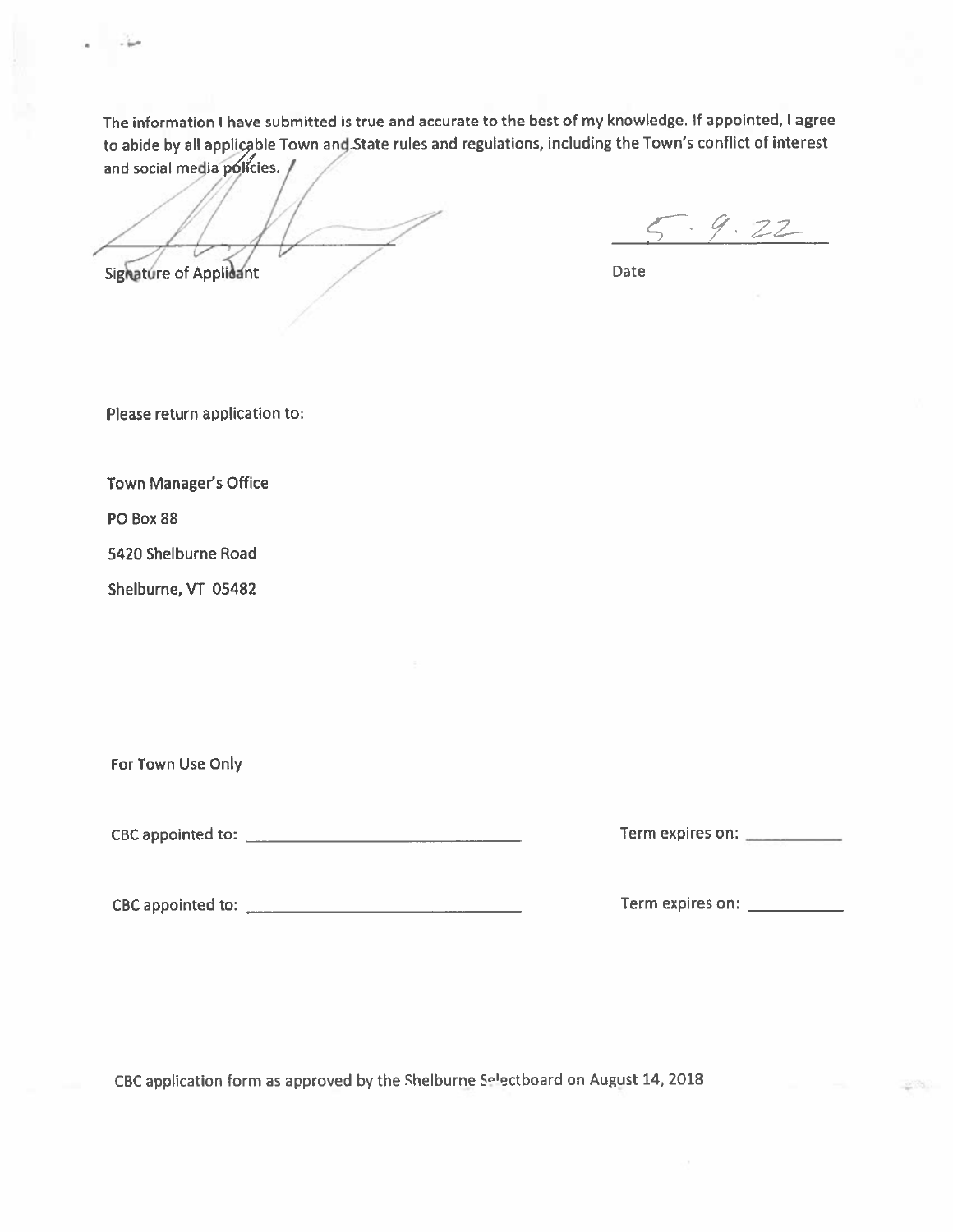#### TOWN OF SHELBURNE, VERMONT

Application for Appointment to Town Commissions, Boards, and Committees

| Name Tom Karlhuber                                                                                | Date 5/20/22 |
|---------------------------------------------------------------------------------------------------|--------------|
| Mailing Address 140 Bacon Drive, Shelburne, VT 05482                                              |              |
| Phone number 802-488-4982                                                                         |              |
| Email address: karlhuberdesign@gmail.com                                                          |              |
| Are you a Shelburne resident? Yes                                                                 |              |
| If not a Shelburne resident, do you own a business or property in Shelburne, or are an authorized |              |
| representative of a business or property owner? Yes                                               |              |

Commission(s), Board(s), or Committee(s) in which you are interested. If interested in more than one, please indicate your preference as 1st, 2nd, or 3rd.

#### **Planning Commission**

Please share your reasons for your interest in being appointed, and how you will help achieve the mission of the CBC(s) in which you are interested – whether on this form, or in a separate cover letter:

#### **See Attached**

Are you current with all of your financial obligations (property taxes, water, sewer, etc…) with the Town? Y or N. If no, please explain.

#### **Yes**

For new applicants: Are you able to attend at least 75% of meetings/hearings: Y or N. If no, please explain.

#### **Yes**

For applicants seeking reappointment: Did you attend at least 75% of meetings/hearings during your previous term? Y or N. If no, please explain.

#### **Not applicable**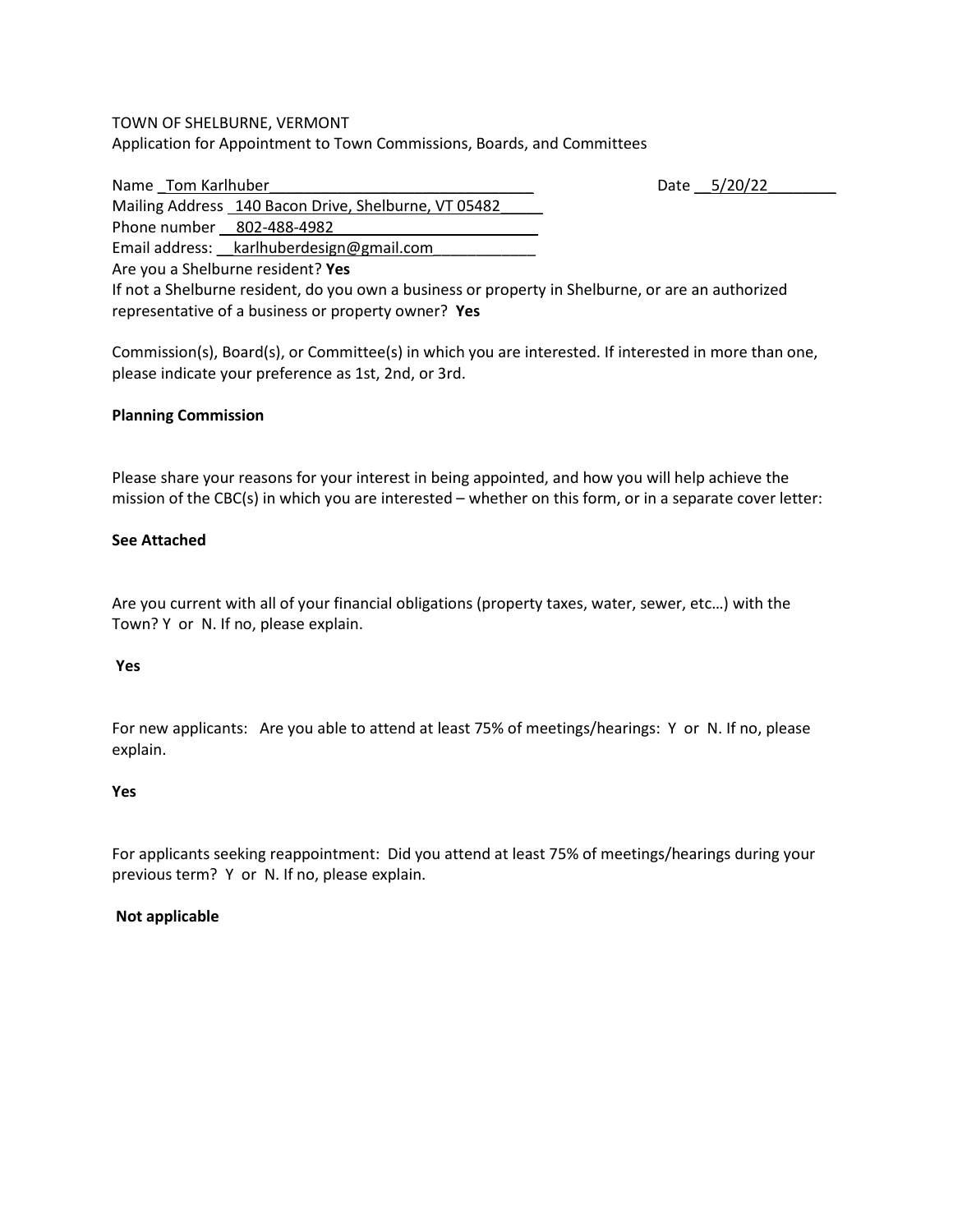The information I have submitted is true and accurate to the best of my knowledge. If appointed, I agree to abide by all applicable Town and State rules and regulations, including the Town's conflict of interest and social media policies.

hin militie

\_\_\_\_\_\_\_\_\_\_\_\_\_\_\_\_\_\_\_\_\_\_\_\_\_\_\_\_\_\_\_\_\_\_ \_\_\_\_\_\_\_\_\_\_\_\_\_\_\_\_\_\_\_\_\_\_\_\_\_

\_5/20/22\_\_

Signature of Applicant Date

Please return application to:

Town Manager's Office PO Box 88 5420 Shelburne Road Shelburne, VT 05482

| For Town Use Only |                  |  |
|-------------------|------------------|--|
| CBC appointed to: | Term expires on: |  |
| CBC appointed to: | Term expires on: |  |

CBC application form as approved by the Shelburne Selectboard on August 14, 2018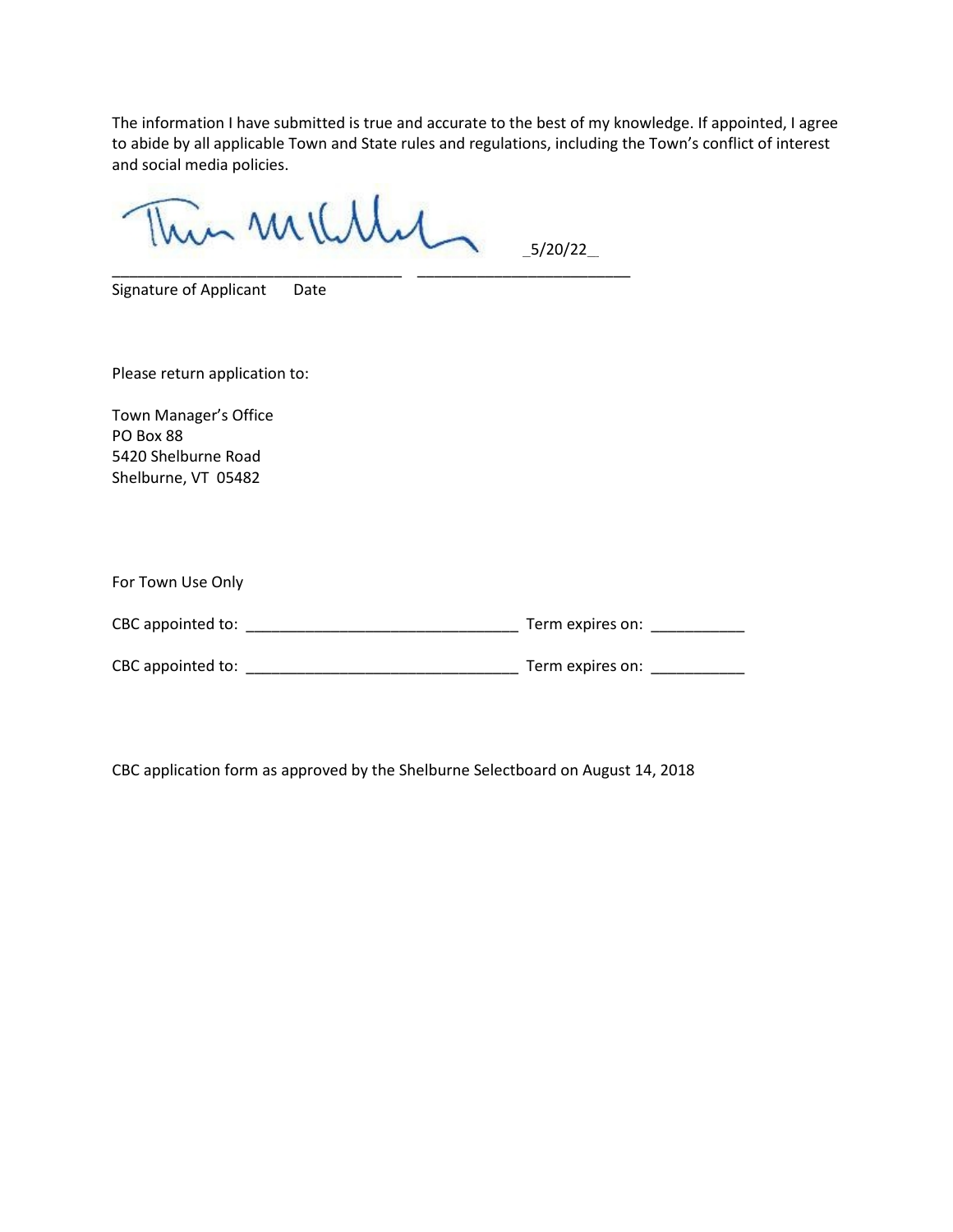# Tom Karlhuber, AIA 05 April 2022

140 Bacon Drive Shelburne, VT 05482 Email: tkarlhuber@truexcullins.com

To Adele Gravitz and the Shelburne Selectboard,

I am writing to formally express my interest in an appointment to the Shelburne Planning Commission. I have lived in Shelburne for the past nine years and am a registered architect at TruexCullins Architecture and Interior Design in Burlington. I grew up in central Vermont. After almost fifteen years in Boston pursuing my education and career, I returned to Vermont with my wife to raise our family and work in the state most dear to my heart.

For some time, I have casually followed our local politics and gotten the feel for local issues and interests. I have followed more closely the past couple of years. As I have attended more Selectboard meetings, I have heard regular refences to the need to better align the planning and zoning ordinances and regulations with the Town Plan. The Form Based code is challenging and receiving a lot of recent attention. The onerous permitting process, and a desire for simplifying it, is also regularly cited. These comments have been made by members of the Selectboard as well as members of the community. Members of the Board have suggested that these challenges be pursued by the Planning and Zoning Department and Planning Commissions. Participating in this process is what attracts me to this service now.

Architects are trained to solve problems and to do so creatively. As an architect, it is important to me to affect change in Vermont, my home. The thoughtful molding of our environment and communities is an aspiration and responsibility I take very seriously. The Planning Commission presents me an opportunity to apply my skills in the service of my community. My work provides me with relevant experience in:

- Interpreting town regulations and presenting projects to local commissions
- Designing, documenting, and guiding buildings through construction
- Working with diverse teams of professionals
- Collaborating with colleagues throughout the design process
- Aligning design with sustainability goals
- Designing varied projects from residences to large institutional buildings

Adele has shared some of the first steps underway in evaluating our regulations and processes. I hope to help advance this effort and participate in the responsible growth of our town. It is a special place.

Thank you for your consideration,

Tom Karlhuber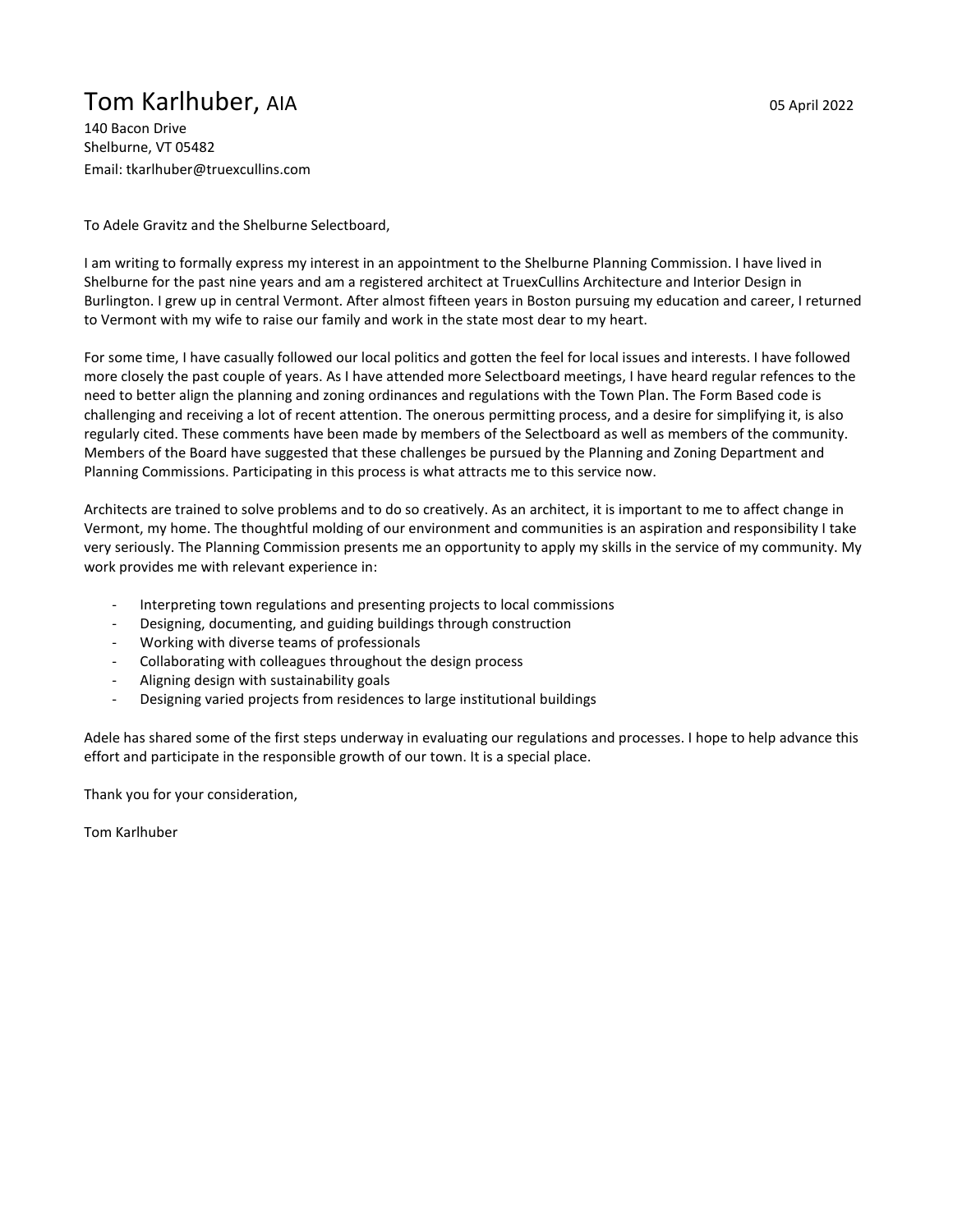# Tom Karlhuber, AIA

140 Bacon Drive Shelburne, VT 05482 Email: karlhuberdesign@gmail.com

#### **EXPERIENCE**

TruexCullins Architecture and Interior Design, Burlington, VT: 2016-present – Associate Bread Loaf Architects, Planner & Builders, Middlebury, VT: 2013-2016 – Project Architect Ann Beha Architects, Boston, MA: 2012-2013 – Project Architect Safdie Architects, Somerville, MA: 2011-2012 – Project Architect Machado And Silvetti Associates, Boston MA: 2010-2011 – Architect Kao Design Group, Somerville, MA: 2000-2009 – Project Designer

#### **EDUCATION**

Harvard University Graduate School of Design M.Arch.

University of Virginia B.S. in Architecture with a Planning/Environmental Issues Minor

#### **TEACHING AND AFFILIATIONS**

AIA 2030 CHALLENGE, INTIATIVE LEADER, TruexCullins Architecture and Interior Design Shelburne Museum Barnstormers Steering Committee, Co-Chair 2016-present New England Committee on the Environment, Leadership Summit 2017 New England School of Art and Design, Suffolk University, 2004-2012 - Adjunct Professor and visiting critic Registered Architect in VT and MA Membership in AIAVT and NCARB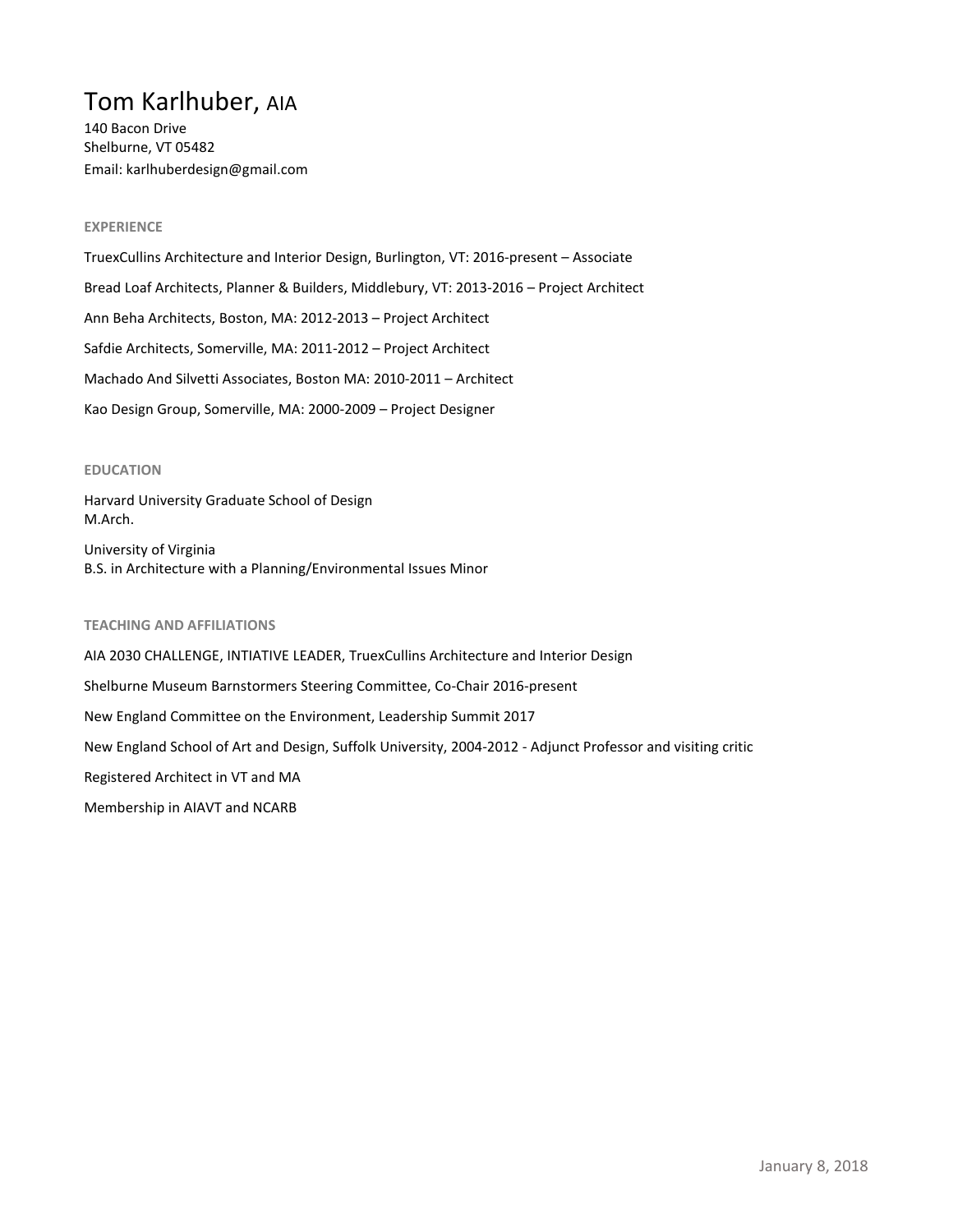# **JENNIFER MARTINEZ**

Shelburne, VT • 917.704.3528 mobile • jennifer323@gmail.com

#### **PROFESSIONAL EXPERIENCE**

**Orion Talent,** *virtual employee based in VT* **March 2021 to February 2022**

Director of Professional Search, Finance and Accounting

• Led new business development efforts for new Accounting and Finance search vertical.

#### **Kaplan Professional,** *virtual employee based in NJ* **September 2016 to September 2020**

Strategic Account Manager

- Created and directed account growth strategies across multiple lines of business; focused on accounting continuing education, professional development, and educational technology solutions.
- Developed relationships with key clients, while managing 50+ clients across multiple verticals.
- Leveraged talent management background to guide critical new hires at Kaplan:
	- Consulted with hiring manager to define position requirements; re-wrote job description
		- Advised hiring manager on interview strategy
		- Recommended and implemented strategies and timelines
		- Utilized Applicant Tracking System
	- Conducted screenings to determine relative strength of candidates
- Collaborated with cross functional teams and other lines of business to create and deliver impactful client presentations and solutions.
- Provided critical insights to the business as the sales lead to the new strategic pricing initiative; secured new and renewal business, often increasing annual renewal business by 50-100% with a customer value driven approach.
- Served as an informal coach and mentor to sales colleagues on strategic and critical client relationship issues related to the accounting continuing education business.
- Developed product policy modifications and drafted communications to broader accounting continuing education customer base of 200+ clients.
- Through close client relationships, communicated critical feedback to product team.
- Successfully managed renewal business for large customer base, while decreasing service exposure within customer base related to outdated customer facing policies, following a restructure which reduced my team from eight employees to two in 2018.
- Developed a productivity tool in MS Excel which dramatically improved the efficiency of high-volume renewal business process, resulting in a reduction of approximately one hour of administrative work per renewal; trained sales and sales support teams on its use.

#### **Avenue 3 Search,** *Princeton, NJ* **March 2015 to September 2016**

• Provided recruiting services in the Princeton, NJ area.

#### **Robert Half Finance and Accounting,** *Princeton, NJ* **September 2014 to February 2015** Recruiting Manager

- Returned to work in permanent hire accounting and finance search after a cross-country move and a fiveyear break to be a full-time mom. Recognized in first three months for strong performance.
- Developed relationships; generated candidate interest for available positions and client companies.

### **Search Finance Group**, *Los Angeles, CA* **January 2004 to May 2009**

Senior Executive Recruiter

- Provided recruiting services to companies in various industries across the greater Los Angeles area, specializing in accounting and finance search.
- During my tenure, Search Finance Group was repeatedly recognized as a top contingency search firm in the Los Angeles region.
- Built network of Los Angeles based clients and professionals through referrals, attending networking events, making 50-100 phone calls per day, and conducting up to 10 one-on-one first time candidate meetings per week; this resulted in 3-5 permanent placements per month.
- Negotiated pricing, agreement terms, and candidate starting salaries.